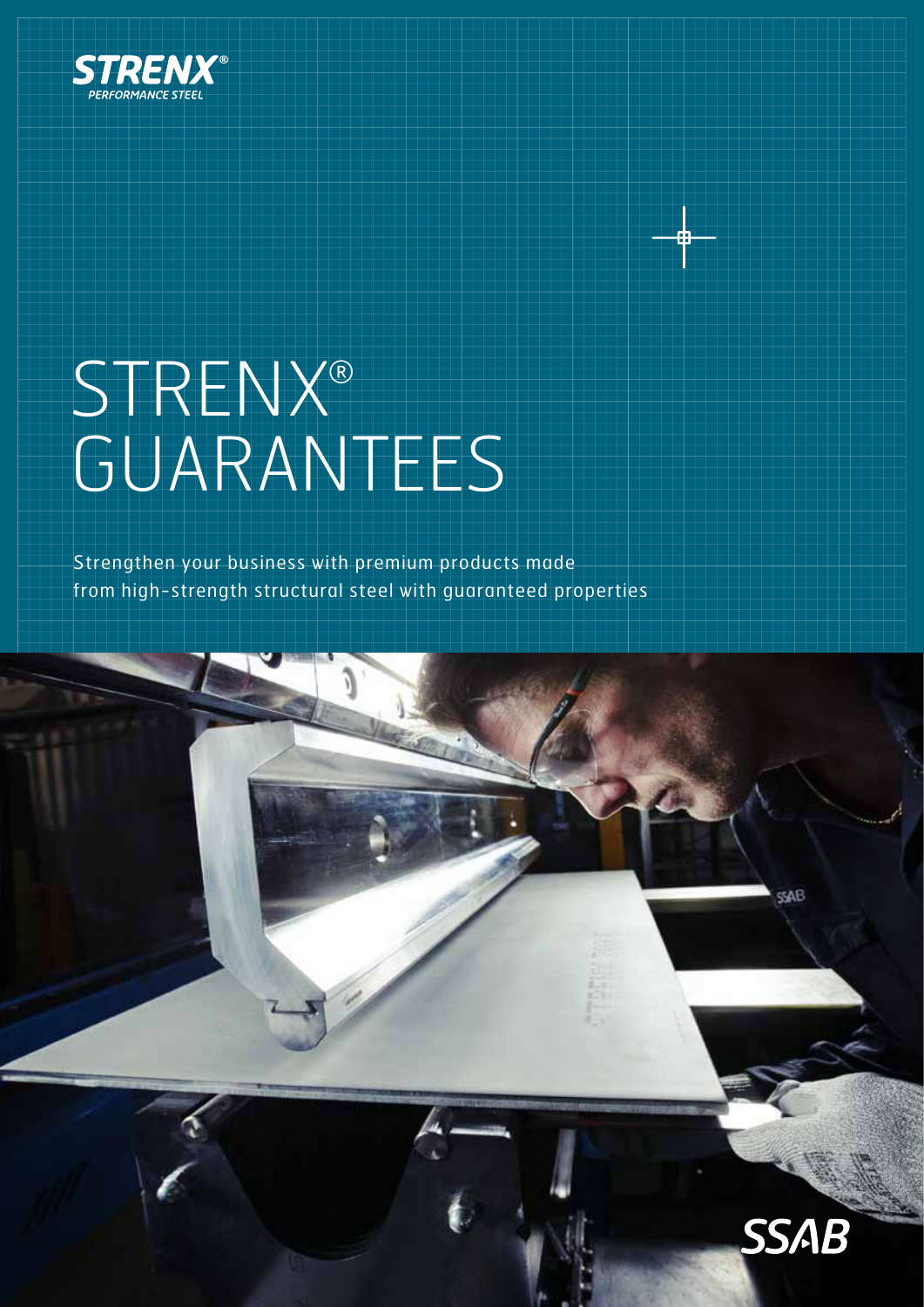# **STRENX®** GUARANTEES

SSAB continuously improves its production processes in order to develop new and better products. As a result, you get both closer tolerances and improved workshop properties.

Strenx® guarantees include tight thickness tolerances, tight flatness tolerances, and tight bending guarantees. These guarantees act as a complement to the Strenx® datasheets and further enhance our promise of optimal workshop performance.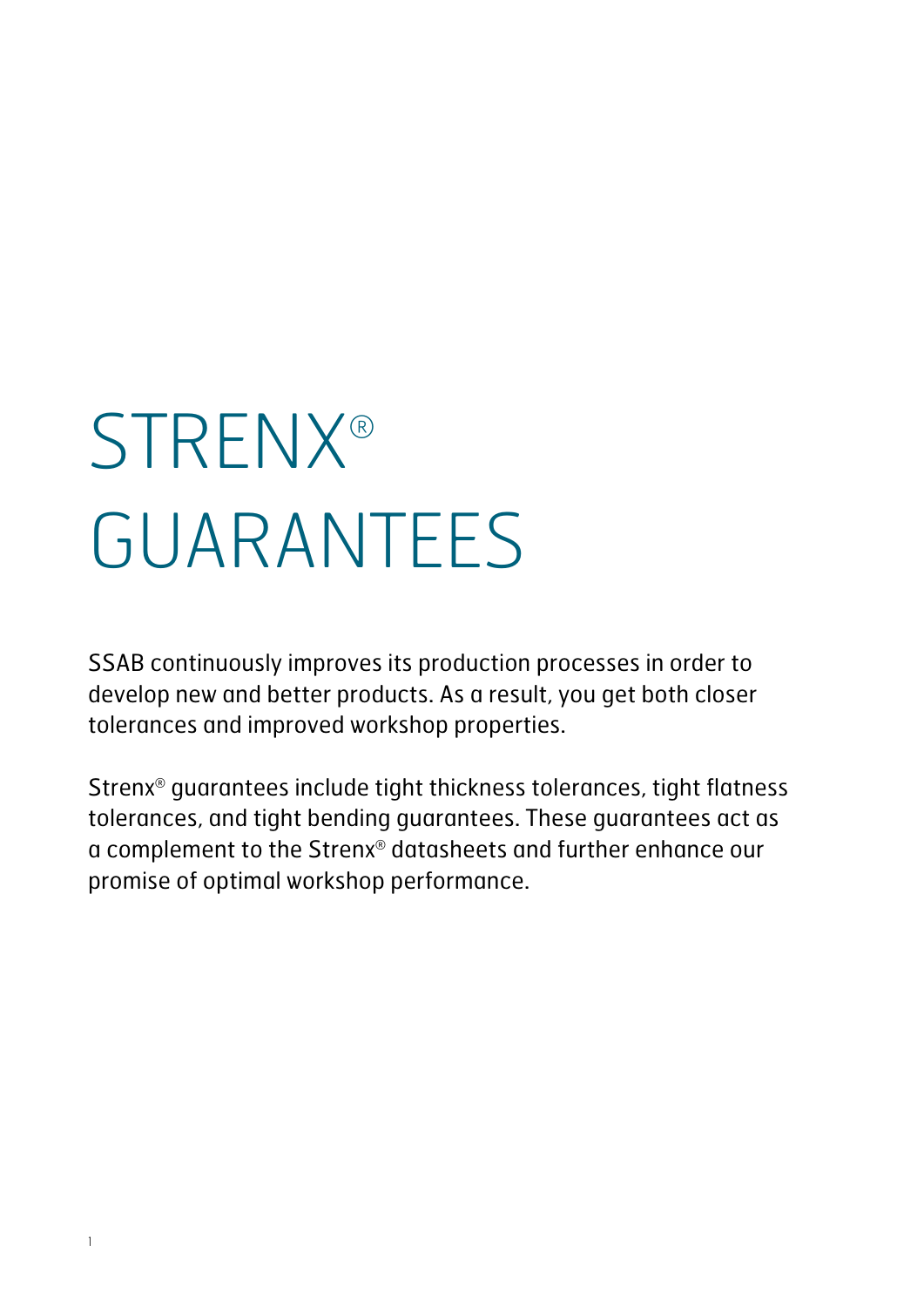### CONTENT STRENX® GUARANTEES

| STRENX <sup>®</sup> THICKNESS GUARANTEE     | 3  |
|---------------------------------------------|----|
| STRENX® LENGTH AND WIDTH GUARANTEE          | 5  |
| STRENX® PRODUCTS' COMPLIANCE WITH STANDARDS | 6  |
| STRENX <sup>®</sup> FLATNESS GUARANTEE      | 7  |
| STRENX® BENDING GUARANTEE PLATE             | 8  |
| STRENX® BENDING GUARANTEE STRIP             | 9  |
| FLATNESS, EDGE CAMBER & OUT-OF-SQUARENESS   | 10 |
| STRENX® TUBES & SECTIONS                    | 11 |
| <b>TESTING STRENX<sup>®</sup> PRODUCTS</b>  | 12 |
| DISTRIBUTION OF INSPECTION DOCUMENTS        | 13 |
| MARKING STRENX® PRODUCTS                    | 14 |
| ANTI-CORROSION PAINTING STRENX® PRODUCTS    | 15 |
| SURFACE TREATMENT OF STRENX® SHEET AND COIL | 16 |
| PACKING GUIDELINES FOR STRENX® SHEET        | 17 |
| PACKING GUIDELINES FOR STRENX® COIL         | 18 |
| <b>PALLETIZING STRENX® PLATE</b>            | 19 |
| <b>PALLETIZING STRENX<sup>®</sup> SHEFT</b> | 20 |
| LOGISTICS STRENX® COILS                     | 21 |
| SERVICE AND SUPPORT                         | 22 |
| CONTACT INFORMATION                         | 22 |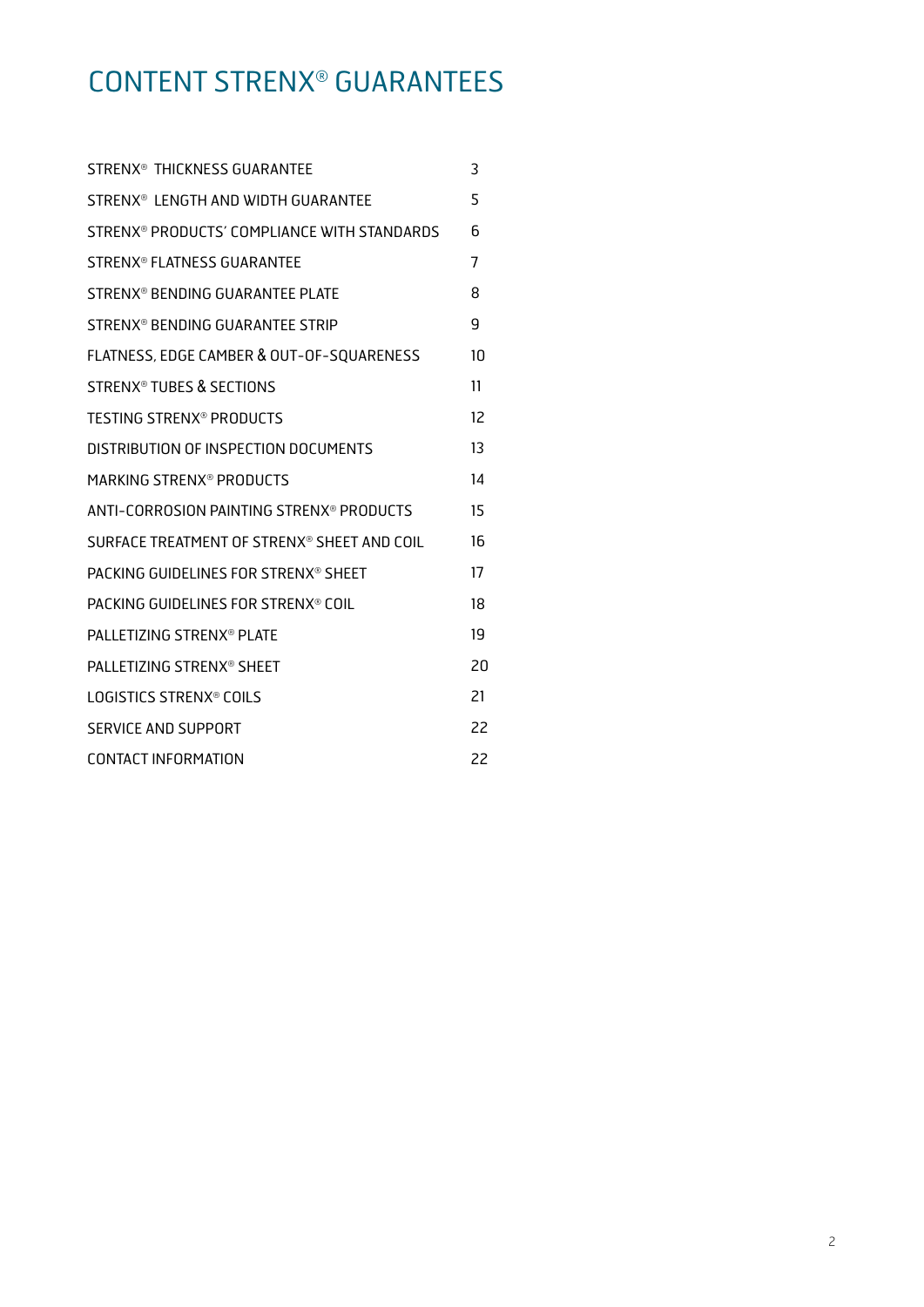### STRENX® THICKNESS GUARANTEE

#### Strenx® thickness guarantee - plate

Thickness tolerances are according to SSAB´s thickness guarantee and are closer than those specified in EN 10 029 except for ≥ 80 mm, for which the tolerance range is according to standard.

| <b>Nominal Thickness</b> | Thickness tolerances (mm) |            |                     |  |
|--------------------------|---------------------------|------------|---------------------|--|
| (mm)                     | <b>Min</b>                | <b>Max</b> | <b>Within Plate</b> |  |
| 4.0 < t < 5.0            | $-0.3$                    | $+0.3$     | 0.4                 |  |
| 5.0 < t < 8.0            | $-0.3$                    | $+0.4$     | 0.5                 |  |
| 8.0 < t < 15.0           | $-0.5$                    | $+0.4$     | 0.6                 |  |
| 15.0 < t < 25.0          | $-0.6$                    | $+0.4$     | 0.6                 |  |
| 25.0 < t < 40.0          | $-0.7$                    | $+0.8$     | 0.7                 |  |
| 40.0 < t < 80.0          | $-0.9$                    | $+1.4$     | 1.2                 |  |
| 80.0 < t < 160.0         | $-1.1$                    | $+2.1$     | 1.5                 |  |

Other tolerances can be supplied upon special agreement. Please contact your local sales representative for more information.

#### Strenx® thickness guarantee - hot rolled strip

Thickness tolerances are according to SSAB´s thickness guarantee and are closer than those specified in EN 10 051 strip products. All values in the table conform to 1/2 EN Category D.

| <b>Nominal Thickness</b> | Thickness tolerances for a nominal width w (mm) |                     |                     |  |
|--------------------------|-------------------------------------------------|---------------------|---------------------|--|
| (mm)                     | $w \le 1200$                                    | $1200 < w \le 1500$ | $1500 < w \le 1800$ |  |
| $t \leq 2.00$            | ± 0.12                                          | ± 0.13              | ± 0.14              |  |
| 2.00 < t < 2.50          | ± 0.12                                          | ± 0.14              | ± 0.16              |  |
| 2.50 < t < 3.00          | ± 0.14                                          | ± 0.15              | ± 0.17              |  |
| 3.00 < t < 4.00          | ± 0.15                                          | ± 0.17              | ± 0.18              |  |
| 4.00 < t < 5.00          | ± 0.17                                          | ± 0.18              | ± 0.19              |  |
| 5.00 < t < 6.00          | ± 0.18                                          | ± 0.19              | ± 0.20              |  |
| 6.00 < t < 8.00          | ± 0.20                                          | ± 0.21              | ± 0.21              |  |
| 8.00 < t < 10.0          | $\pm$ 0.22                                      | ± 0.23              | ± 0.24              |  |
| 10.00 < t < 12.50        | ± 0.24                                          | ± 0.25              | ± 0.26              |  |
| 12.50 < t < 15.00        | ± 0.26                                          | ± 0.26              | ± 0.28              |  |

Other tolerances can be supplied upon special agreement. Please contact your local sales representative for more information.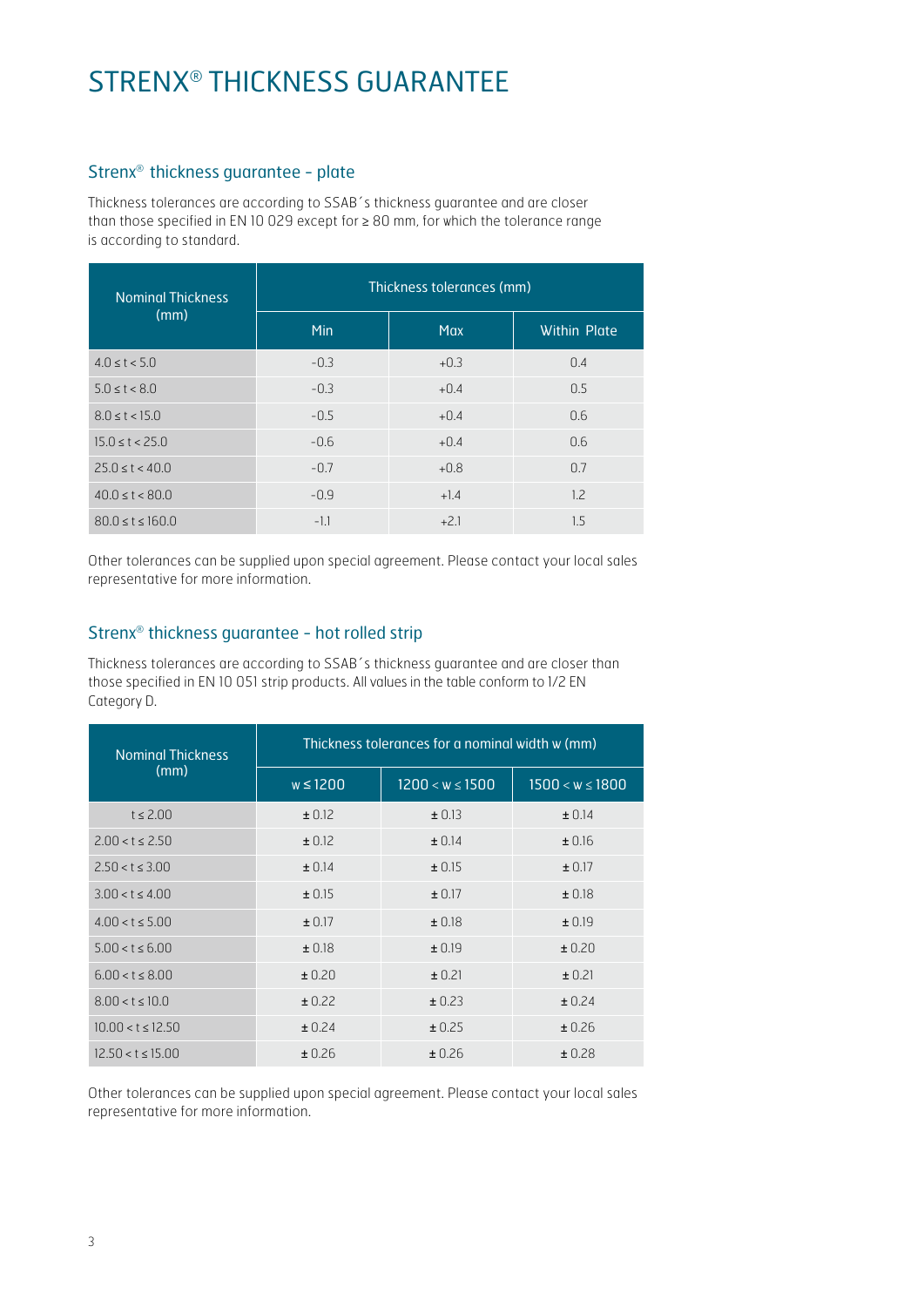#### Strenx® thickness guarantee - cold rolled strip

Thickness tolerances are according to SSAB´s thickness guarantee, which corresponds to 3/4 EN 10 131 normal tolerances for cold rolled products.

| <b>Nominal Thickness</b> | Thickness tolerances for a nominal width w (mm) |                 |          |  |
|--------------------------|-------------------------------------------------|-----------------|----------|--|
| (mm)                     | w < 1200                                        | 1200 < w < 1500 | w > 1500 |  |
| 0.70 < t < 0.80          | $\pm 0.04$                                      | ± 0.06          | ± 0.07   |  |
| $0.80 < t \leq 1.00$     | ±0.06                                           | ± 0.07          | ± 0.08   |  |
| 1.00 < t < 1.20          | $\pm 0.07$                                      | ± 0.08          | ± 0.09   |  |
| 1.20 < t < 1.60          | ±0.09                                           | $\pm 0.10$      | ± 0.12   |  |
| 1.60 < t < 2.00          | ± 0.12                                          | $\pm$ 0.12      | ± 0.14   |  |
| 2.00 < t < 2.10          | $+ 0.14$                                        | ± 0.15          | ± 0.16   |  |

Other tolerances can be supplied upon special agreement. Please contact your local sales representative for more information.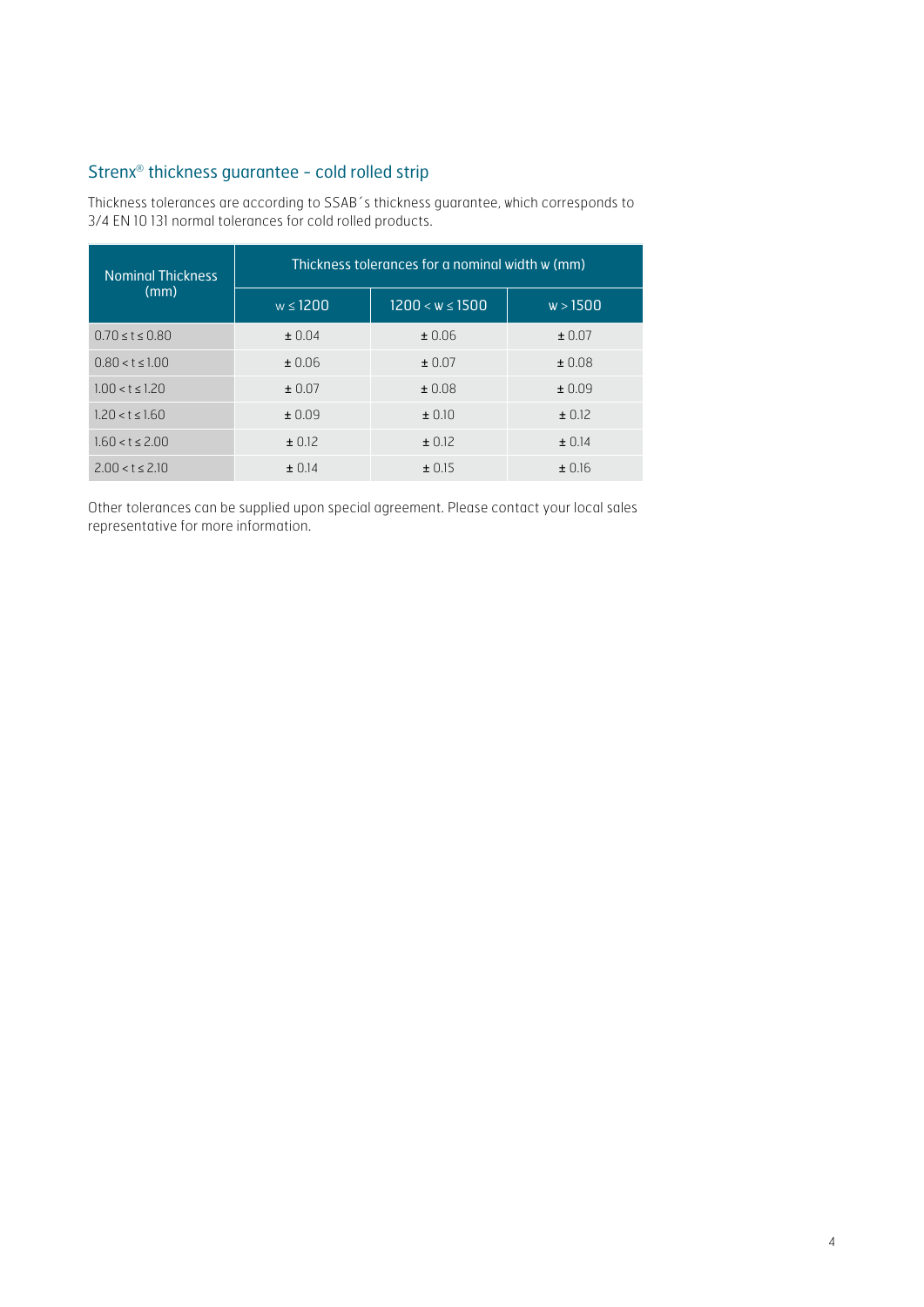### STRENX® LENGTH AND WIDTH GUARANTEE

#### Strenx® length and width guarantee - plate

Length and width tolerances are according to those specified in EN 10 029. According to EN 10 029 the length of the plate is the length of the shorter of both longitudinal edges. The width should be measured perpendicular to the major axis of the plate.

| Nominal Length            | Length Tolerances (mm) |            |  |
|---------------------------|------------------------|------------|--|
| (mm)                      | <b>Min</b>             | <b>Max</b> |  |
| 1 < 4000                  | $\Omega$               | $+20$      |  |
| $4000 \leq l < 6000$      | $\Omega$               | $+30$      |  |
| $6000 \leq l < 8000$      | $\Omega$               | $+40$      |  |
| $8000 \leq l < 10000$     | $\Omega$               | $+50$      |  |
| $10000 \leq l < 15000$    | $\Omega$               | $+75$      |  |
| $15000 \leq l \leq 18000$ | $\Omega$               | $+100$     |  |

| Nominal Thickness   | Width tolerances (mm) |            |  |
|---------------------|-----------------------|------------|--|
| (mm)                | Min                   | <b>Max</b> |  |
| t < 40              | $\cup$                | $+20$      |  |
| $40 \le t < 150$    | $\Box$                | $+25$      |  |
| $150 \le t \le 160$ |                       | $+30$      |  |

Mill edge tolerances upon request. Please contact your local sale representative for more information.

#### Strenx® length and width guarantee - hot and cold rolled strip

The length and width tolerances are according to those specified in EN 10 051 for hot rolled strip products and according to normal tolerances in EN 10 131 for cold rolled products. The length of the cut-to-length sheet is the length of the shorter of both longitudinal edges. The width should be measured at right angles to the longitudinal axis of the product.

#### Length and width according to EN 10 051

#### Length and width according to EN 10 131

| <b>Nominal Length</b> | Length Tolerances (mm) |                   |  |  |
|-----------------------|------------------------|-------------------|--|--|
| (mm)                  | Lower                  | Upper             |  |  |
| 1 < 2000              |                        | $+10$             |  |  |
| 2000 < I < 8000       |                        | $+0.005 \times 1$ |  |  |
| 1 > 8000              |                        | $+40$             |  |  |

| <b>Nominal Width</b> | Width Tolerances (mm) |       |                      |       |
|----------------------|-----------------------|-------|----------------------|-------|
| (mm)                 | Mill Edge             |       | <b>Trimmed Edges</b> |       |
|                      | <b>Lower</b>          | Upper | Lower                | Upper |
| $w \leq 1200$        | $\Box$                | $+20$ | 0                    | $+3$  |
| 1200 < w < 1850      |                       | $+20$ | Π                    | + 5   |

| <b>Nominal Length</b> | Length Tolerances (mm) |                         |
|-----------------------|------------------------|-------------------------|
| (mm)                  | Under                  | Over                    |
| 1 < 2000              | H                      | + 6                     |
| 1 > 2000              | Π                      | $0.3%$ of the<br>length |

| Nominal Width |                 | Width Tolerances (mm) |      |  |
|---------------|-----------------|-----------------------|------|--|
|               | (mm)            | Under                 | Over |  |
|               | w < 1200        |                       | $+4$ |  |
|               | 1200 < w < 1500 |                       | $+5$ |  |
|               | w > 1500        |                       | $+6$ |  |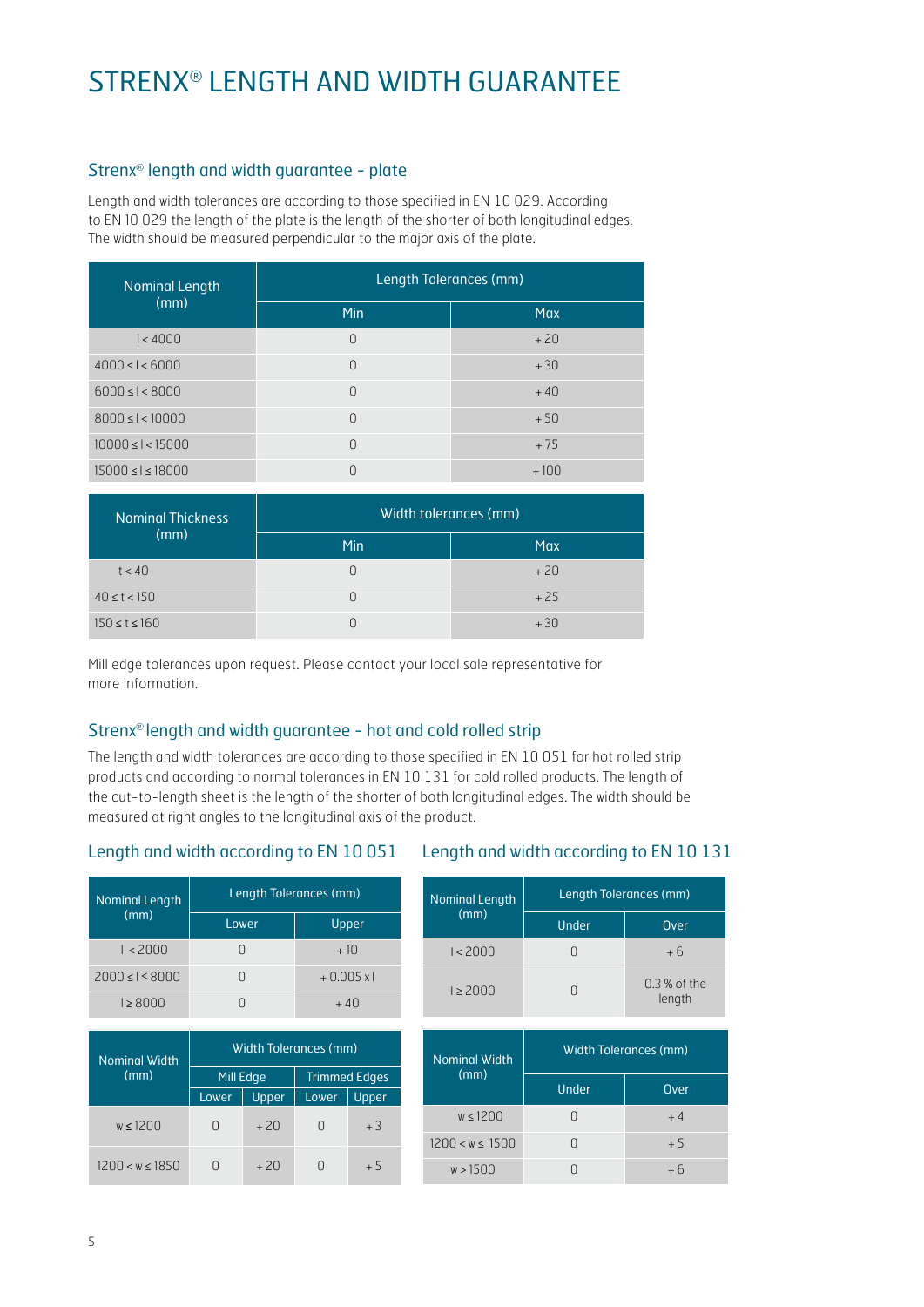### STRENX® PRODUCTS' COMPLIANCE WITH STANDARDS

All our Strenx® products comply with, or exceed, the requirements in EN 10 025-6, EN 10 149-2 or are according to SSAB specifications.

| Product                        | <b>Conforms to standard</b>       | <b>Complies</b><br>with | Direction of<br>tensile test<br>specimen | Direction of im-<br>pact toughness<br>test specimen <sup>1)</sup> | Min. guaran-<br>teed impact<br>properties |
|--------------------------------|-----------------------------------|-------------------------|------------------------------------------|-------------------------------------------------------------------|-------------------------------------------|
| Strenx <sup>®</sup> 100        | ASTM A514                         | Grade S                 | Transverse                               | Transverse                                                        | 50 ft-lbs / -40 <sup>o</sup> F            |
| Strenx®100 XF                  | SSAB specification                |                         | Transverse                               | Longitudinal                                                      | 20 ft-lbs / -40°F                         |
| Strenx®110 XF                  | ASTM A1011 or A1018 on<br>request | Grade 100               | Transverse                               | Longitudinal                                                      | 20 ft-lbs / -40 <sup>o</sup> F            |
| Strenx® 600MCD                 | EN 10149-2                        | <b>S600MC</b>           | Longitudinal                             | Longitudinal                                                      | $40$ J / $-20^{\circ}$ C                  |
| Strenx <sup>®</sup> 600MC E    | EN 10 149-2                       | <b>S600MC</b>           | Longitudinal                             | Longitudinal                                                      | $27$ J / $-40^{\circ}$ C                  |
| Strenx® 650MC D                | EN 10 149-2                       | <b>S650MC</b>           | Longitudinal                             | Longitudinal                                                      | 40 J / -20°C                              |
| Strenx® 650MC E                | EN 10149-2                        | <b>S650MC</b>           | Longitudinal                             | Longitudinal                                                      | $27$ J / $-40^{\circ}$ C                  |
| Strenx®700 E                   | EN 10025-6                        | S690QL                  | Transverse                               | Transverse                                                        | $69$ J / $-40^{\circ}$ C                  |
| Strenx®700 F                   | EN 10025-6                        | S6900L1                 | Transverse                               | Transverse                                                        | $27$ J / $-60^{\circ}$ C                  |
| Strenx®700 OME                 | EN 10025-6                        | S690QL                  | Transverse                               | Transverse                                                        | 69J/-40°C                                 |
| Strenx <sup>®</sup> 700MCD     | EN 10149-2                        | <b>S700MC</b>           | Longitudinal                             | Longitudinal                                                      | $40$ J / $-20^{\circ}$ C                  |
| Strenx <sup>®</sup> 700MC E    | EN 10 149-2                       | <b>S700MC</b>           | Longitudinal                             | Longitudinal                                                      | $27$ J / $-40^{\circ}$ C                  |
| Strenx <sup>®</sup> 700MC Plus | EN 10149-2                        | <b>S700MC</b>           | Longitudinal                             | Longitudinal                                                      | $40$ J / $-60$ <sup>o</sup> C             |
| Strenx <sup>®</sup> 700 CR     | SSAB specification                |                         | Longitudinal                             |                                                                   |                                           |
|                                |                                   | P690Q, P690QH           | Transverse                               | Transverse                                                        | $69$ J / $-20^{\circ}$ C                  |
| Strenx <sup>®</sup> P700       | EN 10028-6                        | P690QL1                 | Transverse                               | Transverse                                                        | $69$ J / $-40$ <sup>o</sup> C             |
|                                |                                   | P690QL2                 | Transverse                               | Transverse                                                        | $27$ J / $-60^{\circ}$ C                  |
| Strenx <sup>®</sup> 900 E      | EN 10025-6                        | S890QL                  | Transverse                               | Transverse                                                        | $27$ J / $-40^{\circ}$ C                  |
| Strenx <sup>®</sup> 900 F      | EN 10025-6                        | S890QL1                 | Transverse                               | Transverse                                                        | $27$ J / $-60^{\circ}$ C                  |
| Strenx® 900MC                  | EN 10149-2                        | <b>S900MC</b>           | Longitudinal                             | Longitudinal                                                      | $27$ J / $-40^{\circ}$ C                  |
| Strenx <sup>®</sup> 900 Plus   |                                   |                         | Longitudinal                             | Longitudinal                                                      | $30$ J / $-40^{\circ}$ C                  |
|                                | EN 10025-6                        | S890QL                  | Transverse                               | Transverse                                                        | $27$ J / $-40^{\circ}$ C                  |
| Strenx <sup>®</sup> 960 E      | EN 10025-6                        | S960QL                  | Transverse                               | Transverse                                                        | 40 J / -40 °C                             |
| Strenx <sup>®</sup> 960 F      | SSAB specification                |                         | Transverse                               | Transverse                                                        | $27$ J / $-60^{\circ}$ C                  |
| Strenx® 960MC                  | EN 10149-2                        | <b>S960MC</b>           | Longitudinal                             | Longitudinal                                                      | $27$ J / $-40^{\circ}$ C                  |
| Strenx <sup>®</sup> 960 Plus   | EN 10025-6                        |                         | Longitudinal                             | Longitudinal                                                      | $30$ J / $-40^{\circ}$ C                  |
|                                |                                   | S960QL                  | Transverse                               | Transverse                                                        | $27$ J / $-40^{\circ}$ C                  |
| Strenx® 960 CR                 | SSAB specification                |                         | Longitudinal                             |                                                                   |                                           |
| Strenx <sup>®</sup> 1100 E     | SSAB specification                |                         | Transverse                               | Transverse                                                        | $27$ J / $-40^{\circ}$ C                  |
| Strenx <sup>®</sup> 1100 F     | SSAB specification                |                         | Transverse                               | Transverse                                                        | $27$ J / $-60^{\circ}$ C                  |
| Strenx <sup>®</sup> 1100MC     | SSAB specification                |                         | Longitudinal                             | Longitudinal                                                      | $27$ J / $-40^{\circ}$ C                  |
| Strenx <sup>®</sup> 1100 CR    | SSAB specification                |                         | Longitudinal                             |                                                                   |                                           |
| Strenx <sup>®</sup> 1300 E     | SSAB specification                |                         | Transverse                               | Transverse                                                        | $27$ J / $-40^{\circ}$ C                  |
| Strenx <sup>®</sup> 1300 F     | SSAB specification                |                         | Transverse                               | Transverse                                                        | $27$ J / $-60^{\circ}$ C                  |

1) Charpy V-notch impact test

In the case of discrepancies, the given class in the English version shall prevail.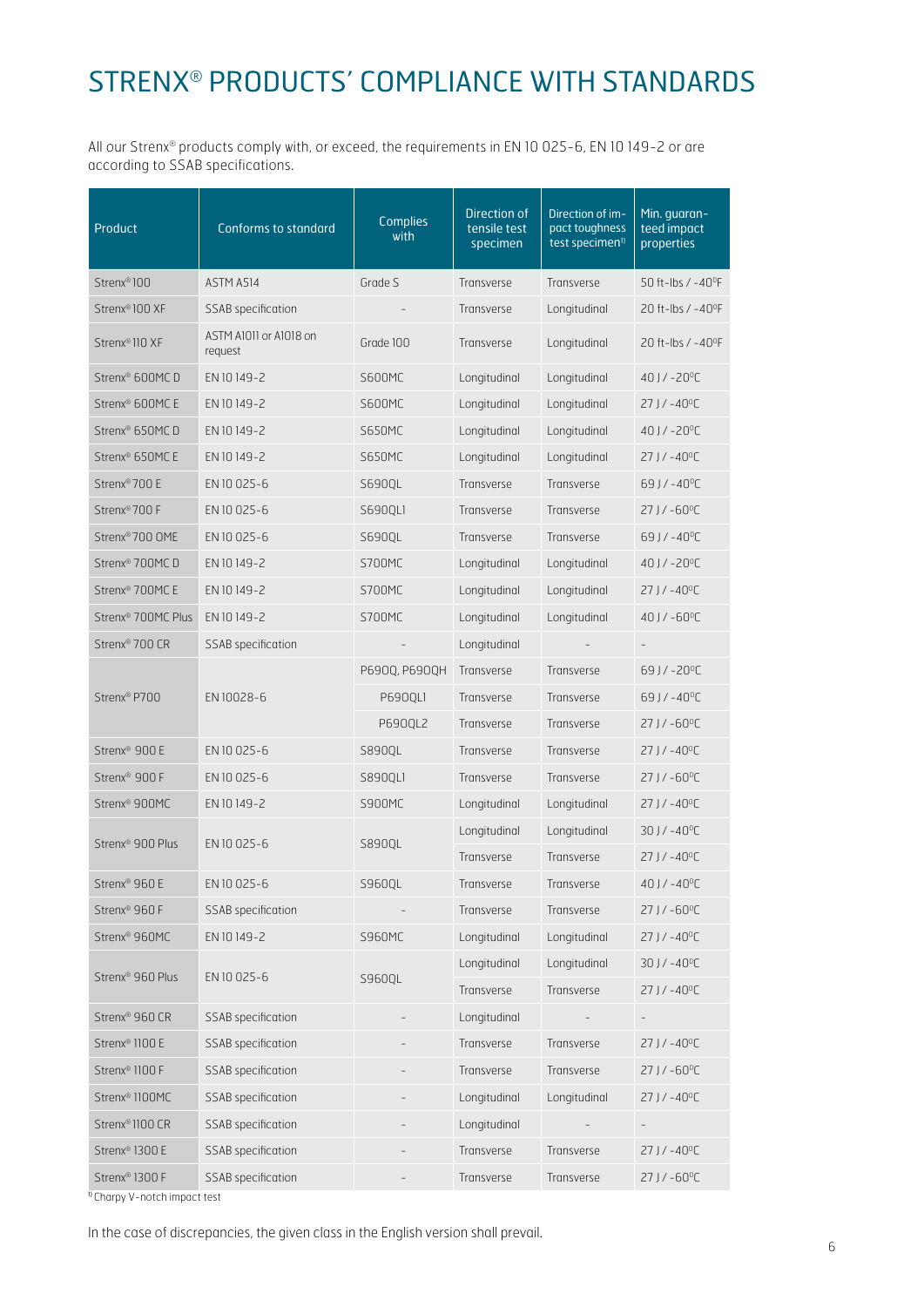### STRENX® FLATNESS GUARANTEE

SSAB has four classes of flatness tolerances for Strenx, depending on type of product and material strength. All classes conform to, or are better than, the relevant standards. The flatness tolerances for class C and D fulfill the requirements in EN 10 029, class A fulfills both the requirements in EN 10 051 and EN 10 029, and class B fulfills the requirements in EN 10 131.

| <b>Class</b>   | Product                                                                                                                                                                                                                                                                                               | Nominal thickness<br>(mm) | <b>Flatness</b><br>(mm/1m ruler) |
|----------------|-------------------------------------------------------------------------------------------------------------------------------------------------------------------------------------------------------------------------------------------------------------------------------------------------------|---------------------------|----------------------------------|
|                |                                                                                                                                                                                                                                                                                                       |                           | <b>Steel Flatness</b>            |
| $\overline{A}$ | Strenx® 600MC D/E<br>Strenx® 650MC D/E<br>Strenx <sup>®</sup> 100 XF<br>Strenx <sup>®</sup> 110 XF<br>Strenx <sup>®</sup> 700MC D/E<br>Strenx <sup>®</sup> 700MC Plus<br>Strenx <sup>®</sup> 900MC<br>Strenx <sup>®</sup> 900 Plus<br>Strenx® 960MC<br>Strenx® 960 Plus<br>Strenx <sup>®</sup> 1100MC | $1.5 \le t \le 12.7$      | $\overline{3}$                   |
| B              | Strenx <sup>®</sup> 700 CR<br>Strenx®960 CR<br>Strenx <sup>®</sup> 1100 CR                                                                                                                                                                                                                            | $0.7 \le t \le 2.1$       | 6                                |
|                | Strenx® 100                                                                                                                                                                                                                                                                                           | $4.0 \le t < 5.0$         | 5                                |
|                | Strenx®700 E/F<br>Strenx®700 OME<br>Strenx® P700<br>Strenx® 900 E/F                                                                                                                                                                                                                                   | $5.0 \le t < 8.0$         | $\overline{4}$                   |
| $\mathsf C$    |                                                                                                                                                                                                                                                                                                       | $8.0 \le t < 40.0$        | 3                                |
|                | Strenx® 960 E/F                                                                                                                                                                                                                                                                                       | $40.0 \le t \le 160.0$    | 3                                |
|                |                                                                                                                                                                                                                                                                                                       | $4.0 \le t < 5.0$         | $\overline{7}$                   |
| D              | Strenx® 1100 E/F<br>Strenx® 1300 E/F                                                                                                                                                                                                                                                                  | $5.0 \le t < 6.0$         | 5                                |
|                |                                                                                                                                                                                                                                                                                                       | $6.0 \le t < 20.0$        | $\overline{4}$                   |
|                |                                                                                                                                                                                                                                                                                                       | $20.0 \le t \le 40.0$     | 3                                |

Class A is closer than EN 10 051 and EN 10 029. Class B is closer than EN 10 131 special tolerance class. Classes C and D are closer than EN 10 029 steel type L.

Short waves (300 - 1000 mm) according to EN 10 029. In the case of discrepancies, the given class in the English version shall prevail.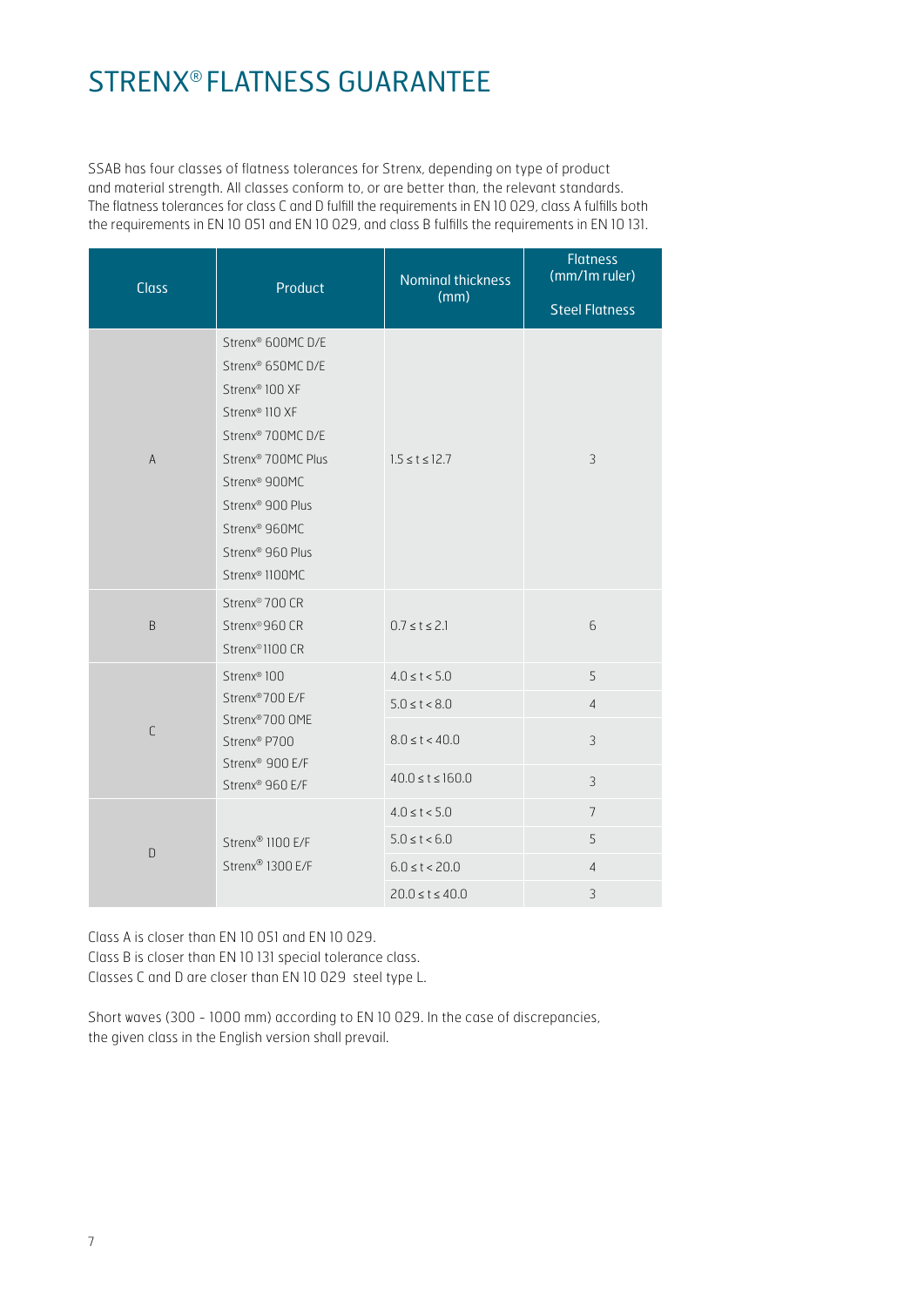### STRENX® BENDING GUARANTEE PLATE

SSAB has four bending guarantee classes for Strenx® plate according to the table below. The bending guarantees for Strenx® plate products are based on dies with rolls and normal friction (no lubrication). These bending guarantees are based on bend tests of one step to 90° after unloading.

All classes conform to or are closer than the requirements in EN 10 025-6. The bending guarantees also conform to and exceed the requirements in EN ISO 7438.

| <b>Class</b>   | Product                     | <b>Nominal thickness</b> | <b>Punch Radius</b><br>Minimum Rp/t <sup>1)</sup> |                          |
|----------------|-----------------------------|--------------------------|---------------------------------------------------|--------------------------|
|                |                             | (t)<br>(mm)              | $\perp^{2}$                                       | <b>Bending Direction</b> |
| $\overline{A}$ | Strenx <sup>®</sup> 100     | t < 8                    | 1.5                                               | 2.0                      |
|                | Strenx <sup>®</sup> 700 E/F | $8 \le t < 15$           | 1.5                                               | 2.0                      |
|                | Strenx <sup>®</sup> P700    | $15 \le t < 20$          | 2.0                                               | 2.5                      |
|                | Strenx® 700 OME             | $t \geq 20$              | 2.0                                               | 2.5                      |
| B              |                             | t < 8                    | 2.5                                               | 3.0                      |
|                | Strenx <sup>®</sup> 900 E/F | $8 \le t < 15$           | 2.5                                               | 3.0                      |
|                | Strenx <sup>®</sup> 960 E/F | $15 \le t < 20$          | 2.5                                               | 3.0                      |
|                |                             | $t \geq 20$              | 3.0                                               | 3.5                      |
| C              | Strenx® 1100 E/F            | t < 8                    | 3.0                                               | 3.5                      |
|                |                             | $8 \le t < 15$           | 3.0                                               | 3.5                      |
|                |                             | $15 \le t < 20$          | 3.0                                               | 3.5                      |
|                |                             | $t \geq 20$              | 3.5                                               | 4.0                      |
| D              | Strenx® 1300 E/F            | t < 8                    | 3.5                                               | 4.0                      |
|                |                             | $8 \leq t \leq 15$       | 4.0                                               | 4.5                      |

 $\frac{1}{1}$  Rp/t stands for punch radius (Rp) divided by sheet thickness (t).

2) The plate rolling direction.

The guaranteed values for bending are valid under conditions given in the brochure Bending of High Strength Steel. In the case of discrepancies, the given class in the English version shall prevail.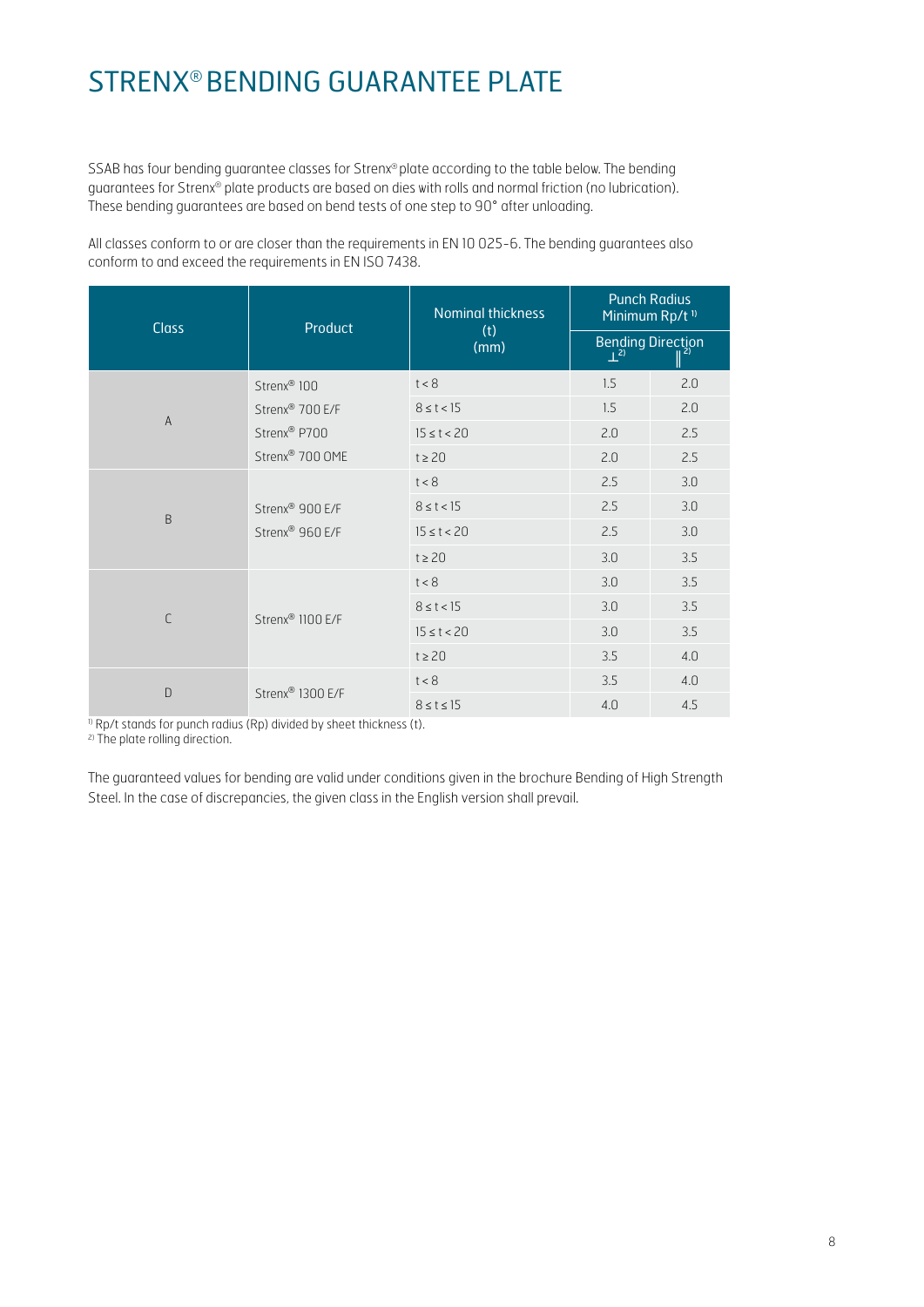### STRENX® BENDING GUARANTEE STRIP

For Strenx® strip products, the relationship between the minimum inner radius and thickness (Ri/t) is shown in the table below. These bending guarantees are based on bend tests of one step to 90° after unloading. Die opening widths are guidelines and may vary somewhat without affecting bending results.

Both Strenx® hot rolled and cold rolled strip steels have a guaranteed minimum bending radius valid for both longitudinal and transversal directions. For the hot rolled materials, the guarantees are closer than the requirements in EN 10 149. The guaranteed values can also be found in respective data sheet.

|                                                                                           | <b>Nominal thickness</b> | <b>Inner Radius</b><br>Minimum Ri/t <sup>1)</sup> | Die opening width<br>(W)<br>Min W/t |  |
|-------------------------------------------------------------------------------------------|--------------------------|---------------------------------------------------|-------------------------------------|--|
| Product                                                                                   | $(t)$ (mm)               | <b>Bending Direction</b><br>$\mathbf{L}$          |                                     |  |
| Strenx <sup>®</sup> 600MC D/E                                                             | $t \leq 3.0$             | 0.7                                               | 10                                  |  |
|                                                                                           | $3.0 < t \le 6.0$        | 1.1                                               | 10                                  |  |
|                                                                                           | t > 6.0                  | 1.4                                               | 10                                  |  |
| Strenx® 650MC D/E                                                                         | $t \leq 3.0$             | 0.8                                               | 10                                  |  |
|                                                                                           | $3.0 < t \le 6.0$        | 1.2                                               | 10                                  |  |
|                                                                                           | t > 6.0                  | 1.5                                               | 10                                  |  |
| Strenx <sup>®</sup> 100 XF<br>Strenx <sup>®</sup> 110 XF<br>Strenx <sup>®</sup> 700MC D/E | $t \leq 3.0$             | 0.8                                               | 10                                  |  |
|                                                                                           | $3.0 < t \le 6.0$        | 1.2                                               | 10                                  |  |
|                                                                                           | t > 6.0                  | 1.6                                               | 10                                  |  |
| Strenx <sup>®</sup> 700 MC Plus                                                           | $3.0 \le t \le 10.0$     | 1.0                                               | 10                                  |  |
|                                                                                           | t > 10.0                 | 1.5                                               | 10                                  |  |
| Strenx <sup>®</sup> 700 CR                                                                | $0.7 \le t \le 2.1$      | 2.0                                               | 10                                  |  |
| Strenx <sup>®</sup> 900MC                                                                 | $3.0 \le t \le 8.0$      | 3.0                                               | 12                                  |  |
|                                                                                           | t > 8.0                  | 3.5                                               | 12                                  |  |
| Strenx <sup>®</sup> 900 Plus                                                              | $2.0 \le t \le 8.0$      | 3.0                                               | 12                                  |  |
| Strenx <sup>®</sup> 960MC                                                                 | $3.0 \le t \le 10.0$     | 3.5                                               | 12                                  |  |
| Strenx <sup>®</sup> 960 Plus                                                              | $2.0 \le t \le 8.0$      | 3.5                                               | 12                                  |  |
| Strenx <sup>®</sup> 960 CR                                                                | $0.7 \le t \le 2.1$      | 3.5                                               | 12                                  |  |
| Strenx <sup>®</sup> 1100MC                                                                | $3.0 \le t \le 8.0$      | 4.0                                               | 14                                  |  |
| Strenx <sup>®</sup> 1100 CR                                                               | $0.7 \le t \le 2.1$      | 3.5                                               | 14                                  |  |

<sup>1)</sup> Ri/t stands for Inner radius (R) divided by sheet thickness (t).

2) The sheet rolling direction.

The bending guarantees for Strenx® strip products are based on fixed die edges and normal friction (no lubrication). The guaranteed values for bending are valid under conditions given in the brochure Bending of High Strength Steel. In the case of discrepancies, the given class in the English version shall prevail.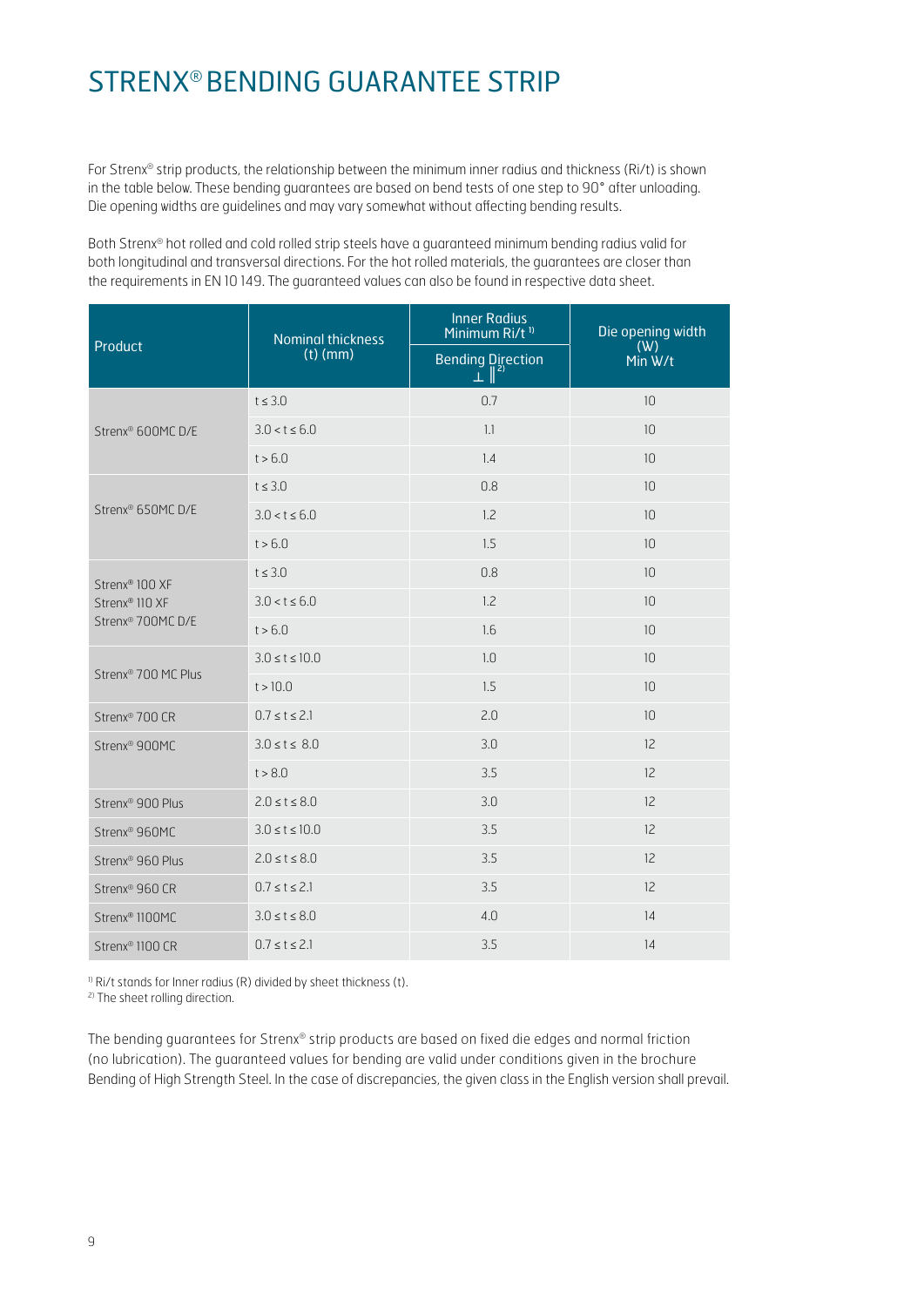### FLATNESS, EDGE CAMBER & OUT-OF SQUARENESS

The information below is a presentation of how to inspect your SSAB deliveries using the product guarantees. This information is according to EN 10 029 for plate, EN 10 051 for hot rolled cut-length-sheet and EN 10131 for cold rolled cut-length-sheet. For more information, please contact your local sales representant or Tech Support at techsupport@ssab.com.

#### Flatness measurement

To determine the flatness deviation during production, the plate/sheet is measured manually or by laser. The measurement conforms to the manual procedure according to EN 10 029 and EN 10 051.

Flatness measurement for plate is according to EN 10 029. The plate is measured at least 25 mm from the long side of the plate and at least 200 mm from its short side.

The vertical height is rounded off to the nearest mm. See figure A and B.

Flatness measurement for cut-to-length sheet is according to EN 10 051. Flatness deviation for sheet is determined by measuring the deviation in distance between the product and a flat horizontal surface on which the sheet is placed.

The vertical height is rounded off to the nearest mm. See figure C.

#### Edge camber and out-of-squareness plate

According to EN 10 029, it must be possible to inscribe a rectangle having the dimensions of the ordered plate within the plate supplied. See figure D.





#### Edge camber and out-of squareness sheet

According to EN 10 051, the edge camber is the maximum deviation of a longitudinal edge from a straight edge measuring base applied to it. The camber is measured on the concave edge. See figure E.

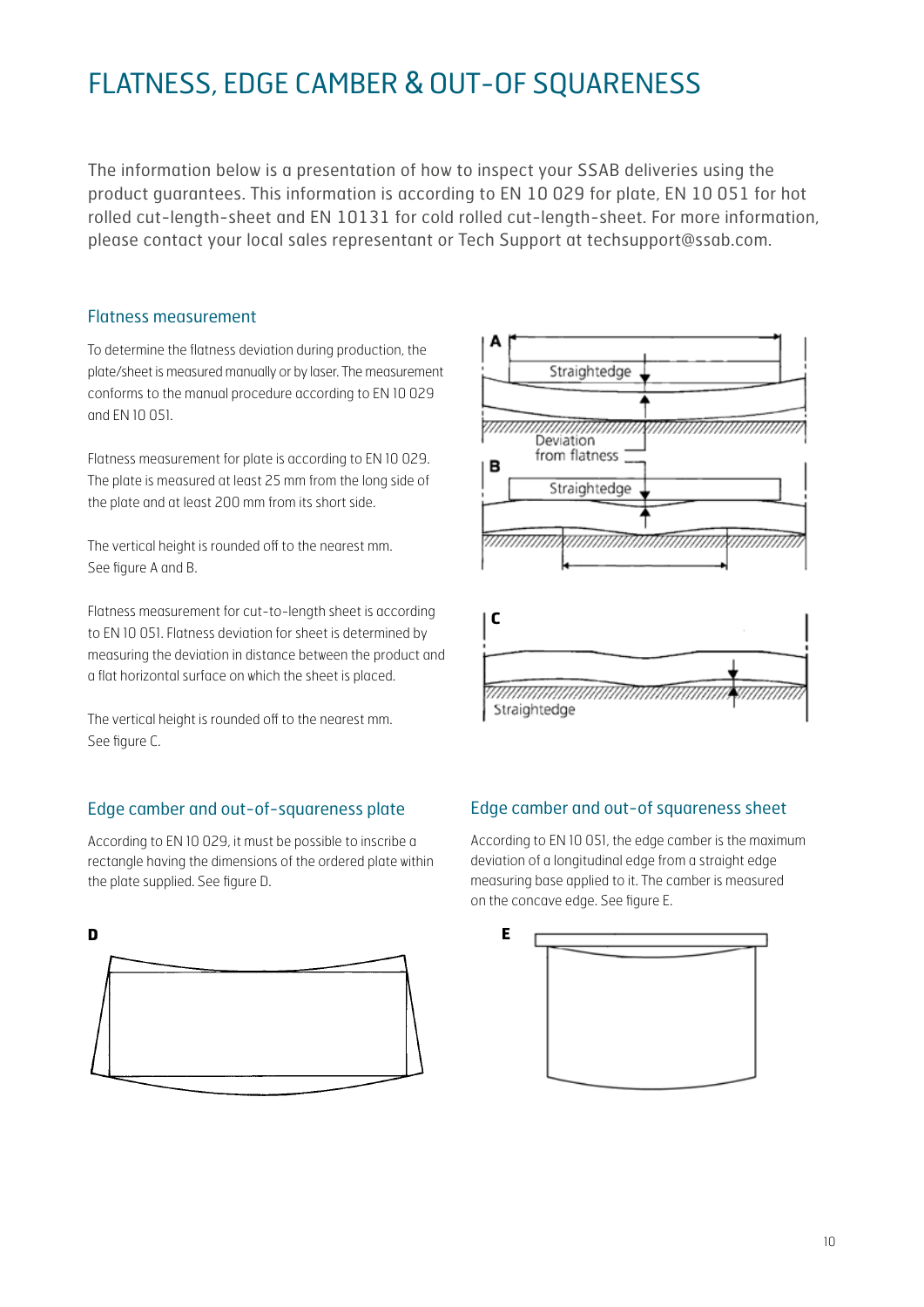### STRENX® TUBES & SECTIONS

SSAB is a producer of high-quality tubes and sections in most of our product families. For more information on dimensions, lengths and other requirements, please see the respective data sheets, contact your local sales representative or contact Tech Support at techsupport@ssab.com.

#### Strenx® tubes

SSAB offers three product types for our Strenx® tubes, MH, MLH and QLH, in different grades, shapes and in several yield strengths. Strenx® tubes MH and MLH material are HF-welded cold-formed structural hollow sections made of hot-rolled high-strength steel. They meet or exceed the requirements of prEN 10 219. CE-marking according to EN 10 90-2 is available up to yield strength 700 MPa. Strenx® tube QLH material comes as plasma-welded, quenched and tempered. It meets or exceeds the requirements of prEN 10 210.



#### Strenx® sections

Strenx® section is a cold-formed steel section made of hot-rolled, high-strength steel with minimum yield strengths of 650, 700 or 900 MPa. The steel in Strenx® section meets or exceeds the requirements of EN 10 149-2. Strenx® section's tolerances meet or exceed, when applicable, the requirements of EN 10 162.

Strenx® section is available as U-section, but other shapes and variations are available upon request. The maximum length of the sections is 21 meters.



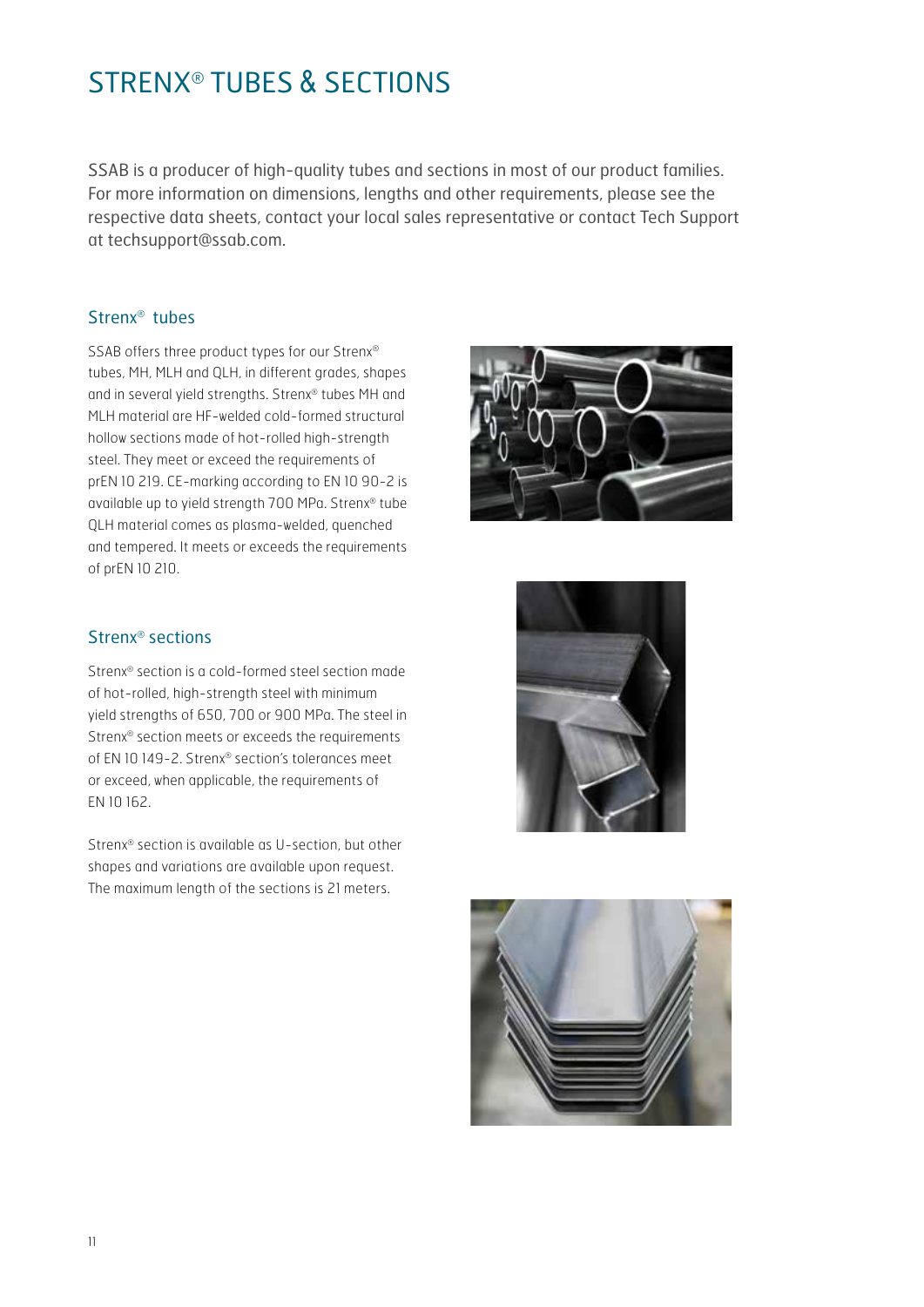### TESTING STRENX® PRODUCTS

Unless otherwise agreed, inspection and testing are carried out and the results are reported as specified in the relevant material standard or in our data sheets. When placing your order, always specify whether the material requires special inspection, the scope of such an inspection, and the type of inspection document required.

#### Mechanical testing

Tensile testing in accordance with ISO 6892-1 or appropriate ASTM or national standard. Impact testing in accordance with ISO 148-1 or appropriate ASTM or national standard. Tensile testing in the thickness direction in accordance with EN 10 164 or appropriate ASTM or national standard.

#### Ultrasonic testing

Ultrasonic testing is performed after agreement according to EN 10 160, or equivalent national standard. SSAB guarantees internal soundness corresponding to class E<sub>1</sub>, S<sub>1</sub>/ EN 10 160 for plates in thickness up to and including 100 mm. For plates above 100 mm thickness, SSAB guarantees internal soundness corresponding to class  $E_{0}$ ,  $S_{0}$ / EN 10 160, unless otherwise agreed. For more information, please contact your local sales representative.

#### Through thickness testing

Through thickness testing is performed after agreement according to EN 10 164, or equivalent national standard. All Strenx plate products can be delivered with guaranteed properties in the through thickness direction. The available classes depend on product and dimensions. For more information, please contact your local sales representative.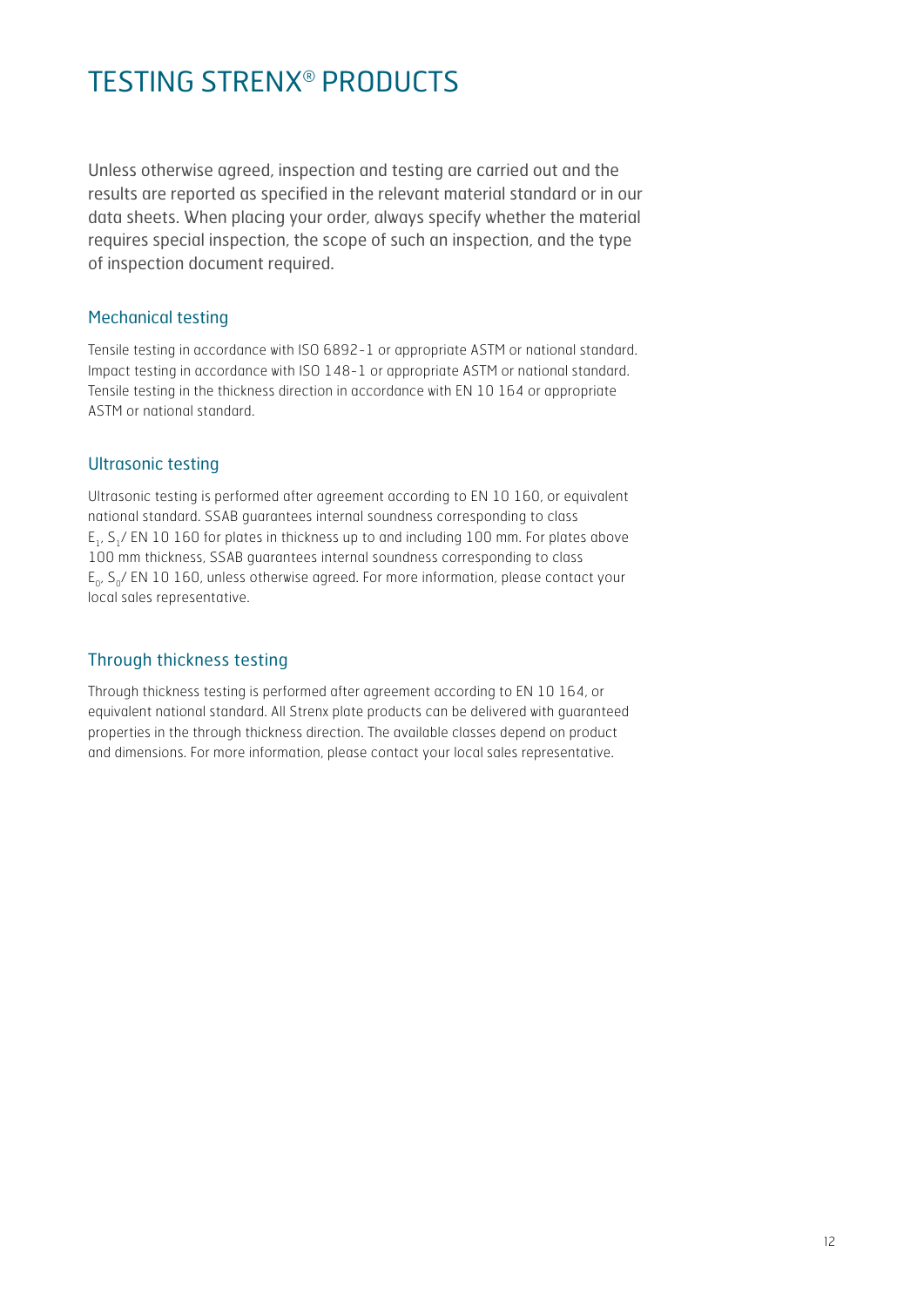### DISTRIBUTION OF INSPECTION DOCUMENTS

SSAB has a certificate system that electronically produces, distributes and records all types of inspection documents. The documents are delivered electronically as PDF files. The certificate system offers excellent opportunities for simple and rational handling of inspection documents.

#### Inspection documents

Unless otherwise agreed, certificates are issued in English in accordance with SS-EN 10 204:2004. The certificates include the particulars specified in the material standard, which usually include:

- Name of manufacturer.
- Clear reference to the purchase agreement and delivery batch.
- Material designation in accordance with the purchase agreement.
- Description of product.
- Nominal dimensions.
- Quantity.
- Results of inspection.
- Date of issue.

#### The following types are available:

#### Inspection certificate 3.1

The inspection certificate declares that the products delivered conform to the requirements of the purchase agreement. The results of testing are shown for the products that will be delivered or on inspection batches comprising part of the products delivered. The document is validated by an inspection representative who is authorized by the manufacturer and who is independent of the production department.

#### Inspection certificate 3.2

The inspection certificate declares that the products delivered conform to the requirements of the purchase agreement. The results of testing are shown for the products that will be delivered or on inspection batches comprising part of the products delivered. Document issued both by the inspection representative authorized by the manufacturer and either by an inspection representative authorized by the customer or by an inspector appointed in accordance with official regulations.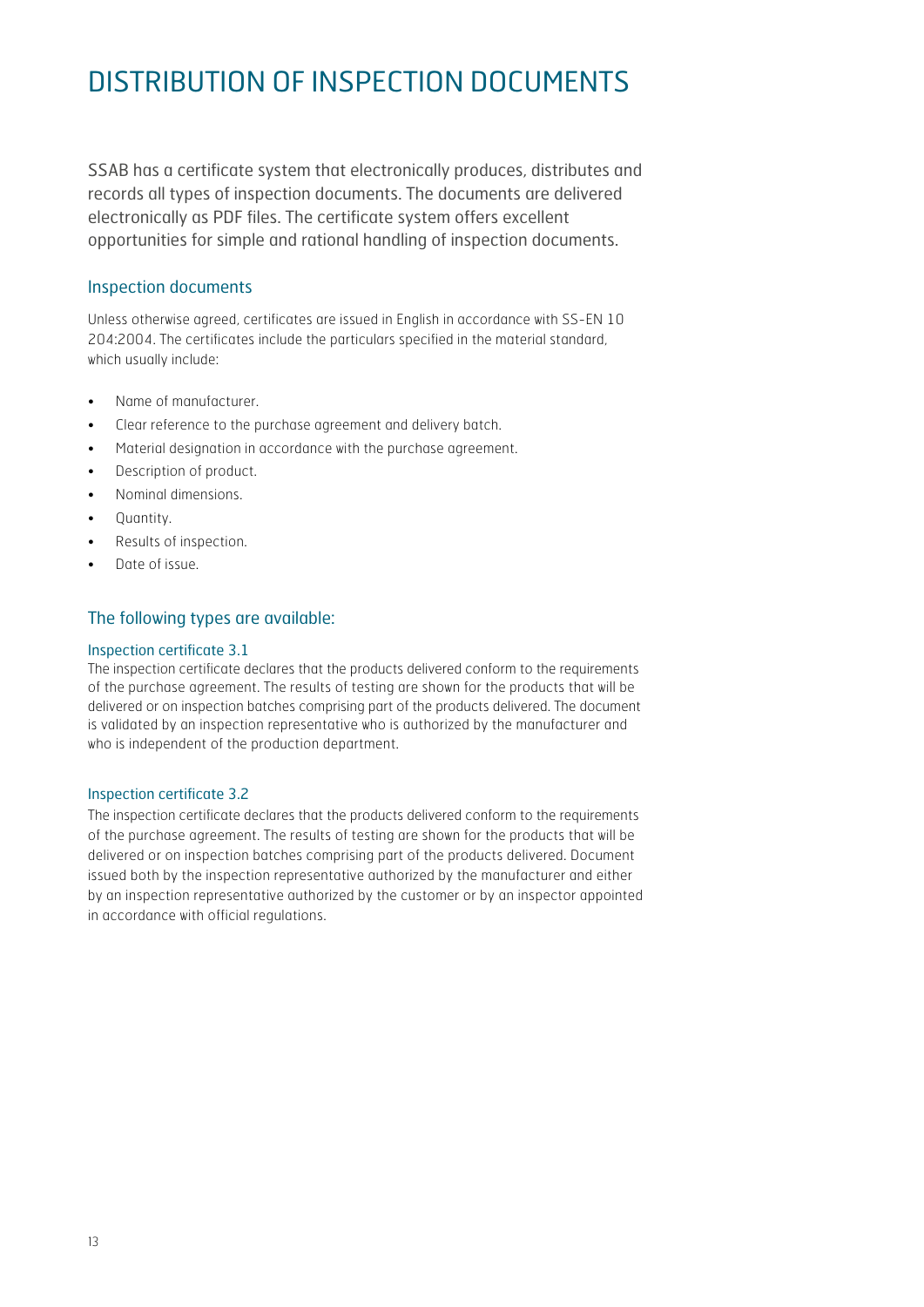### MARKING STRENX® PRODUCTS

All products are clearly marked on delivery. The steel grade and the product identity are stamped, unless the relevant standard specifies no stamping or after special agreement. For products with thicknesses of 5 mm or less and if stamping is not carried out for any other reason, stamping is replaced by marking with white paint.

#### Product identity

All production systems (works, plants, facilities) within the SSAB group have their own production identity systems and identity codes. The product identity code combines numbers, letters and symbols in one text string. The maximum number of characters is 25. The product identity is unique and consists of two groups or three groups of digits, with each group containing up to six or seven digits, respectively. These groups of digits give every product a unique identity. Example of product identities from SSAB are listed below. For certain production facilities, the location of the stamped marking may be shown by two white-painted dots. Contact your local sales representative for more detailed options.

Heat number (6) - Serial number (6 or 7) = 13 - 14 characters. Example: 095150 - 555621.

Heat number (6) - Serial number (6 or 7) - Stock item number (4) = 18 - 19 characters. Example: 097495 - 7569850 - 4910.

Heat number (6) - slab number-plate number - bundle number. Example: A19123 - ABC12 - A12 - 1234567.

Coil number  $(5-7)$  - Bundle number  $(1 - 3) = 9 - 11$  characters. Example: C89613 - 10 (or HC89613 - 10 on Odette label).

Product ID  $(6 - 3 - 3) = 14$  characters. Example: W7C123 - A05 - A01.

Product ID  $(X - X - X) = X$  characters. Example: 095150 - 555621 - 001.

#### Marking and stamping

The steel grade and plate identity are always low-stressed stamped perpendicular to the rolling direction. For products without stamping, the steel grade and product identity are marked and the rolling direction is ink marked with arrows. Marking with paint may be carried out in the direction of rolling.

The customer's mark, product dimensions of length, width and thickness dimensions, product identity and the pile number for internal use are marked on the product. The marking is performed with white paint dot-matrix printing or black ink jet marking. The location of the stamp is occasionally indicated with two white-painted dots.

#### Brand marking

Unless otherwise agreed, to maintain traceability of the material at its destination SSAB's products are marked as follows: Painted product is normally marked in a number of rows over the entire product surface. Unless otherwise agreed, a simplified steel grade designation and SSAB are painted. The product identity number can also be marked in rows over the product surface.

Note that the complete steel grade designation in accordance with the standard/data sheet or specification is stamped or is included in the paint marking.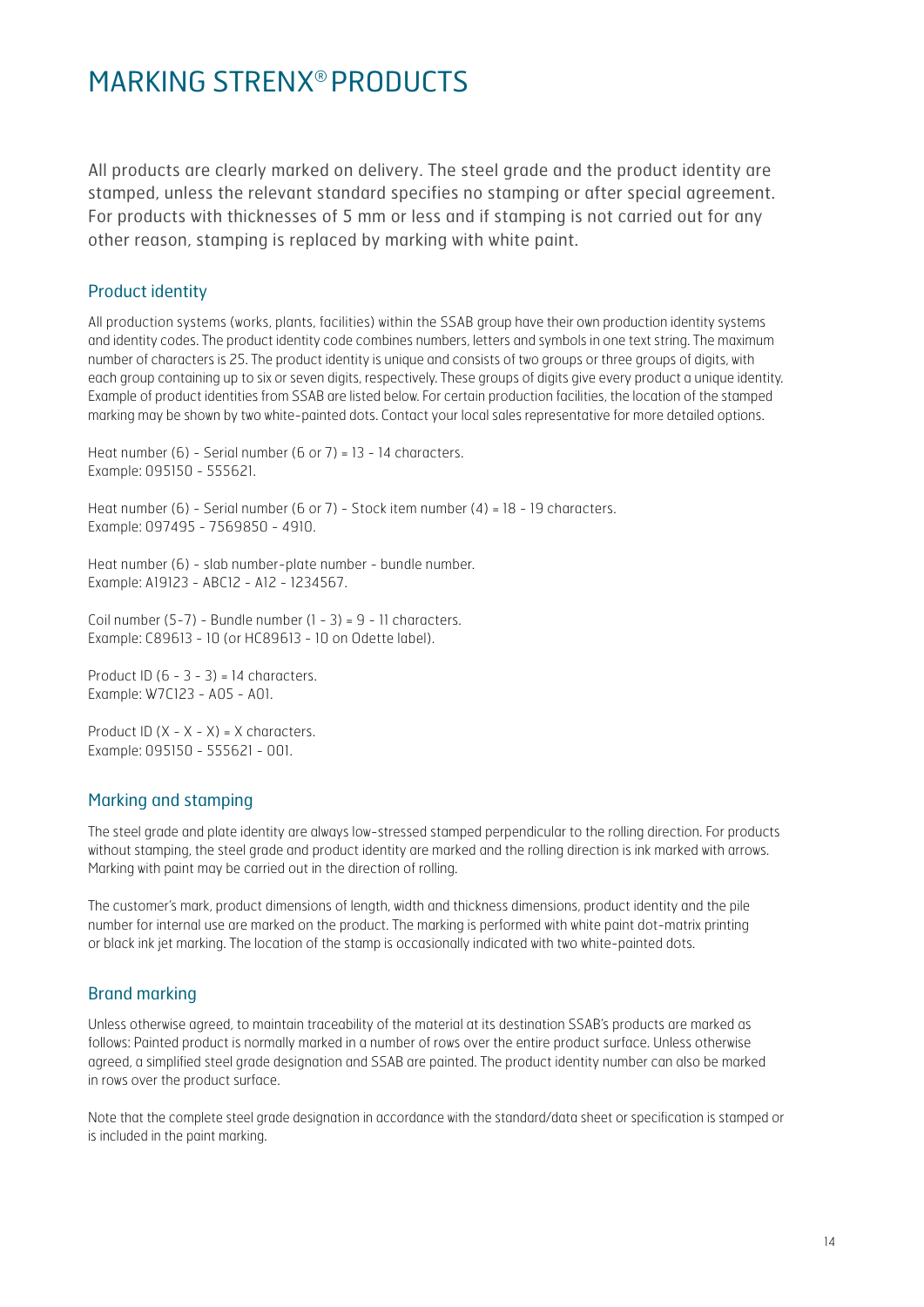### ANTI-CORROSION PAINTING STRENX® PRODUCTS

Unprotected steel plate will corrode. SSAB can therefore provide the plate with effective anti-corrosion treatment known as shop primer. This protects the product while it is in transit.

The primer types we use have been tested by various institutes to ensure good working conditions for the end user. If good ventilation is provided, the hygienic limit values will not be exceeded in conjunction with welding, cutting or grinding.

Regardless of the anti-corrosion treatment specified, the appearance and cleanliness of the steel surface before treatment are decisive for the effectiveness of the anti-corrosion treatment. We shot-blast the plate, which is then immediately anti-corrosion painted. The primers used are mainly of low-zinc silicate.

The plate we keep in stock is painted with low-zinc silicate primer, since it does not need to be removed before normal welding. In order to provide visual distinction, our steel grades are painted in different colors.

Strenx® is primed with a grey color unless otherwise agreed. Before selecting the final paint system, the relevant paint supplier should be consulted.

#### Shop primers

| <b>Type</b>                          | Color | Protection<br>time |
|--------------------------------------|-------|--------------------|
| Low zinc                             | Grey  | 6 months           |
| $\sim$<br>$\cdots$ $\cdots$ $\cdots$ |       |                    |

Degree of blasting SA 2.5 as per ISO 8501-1.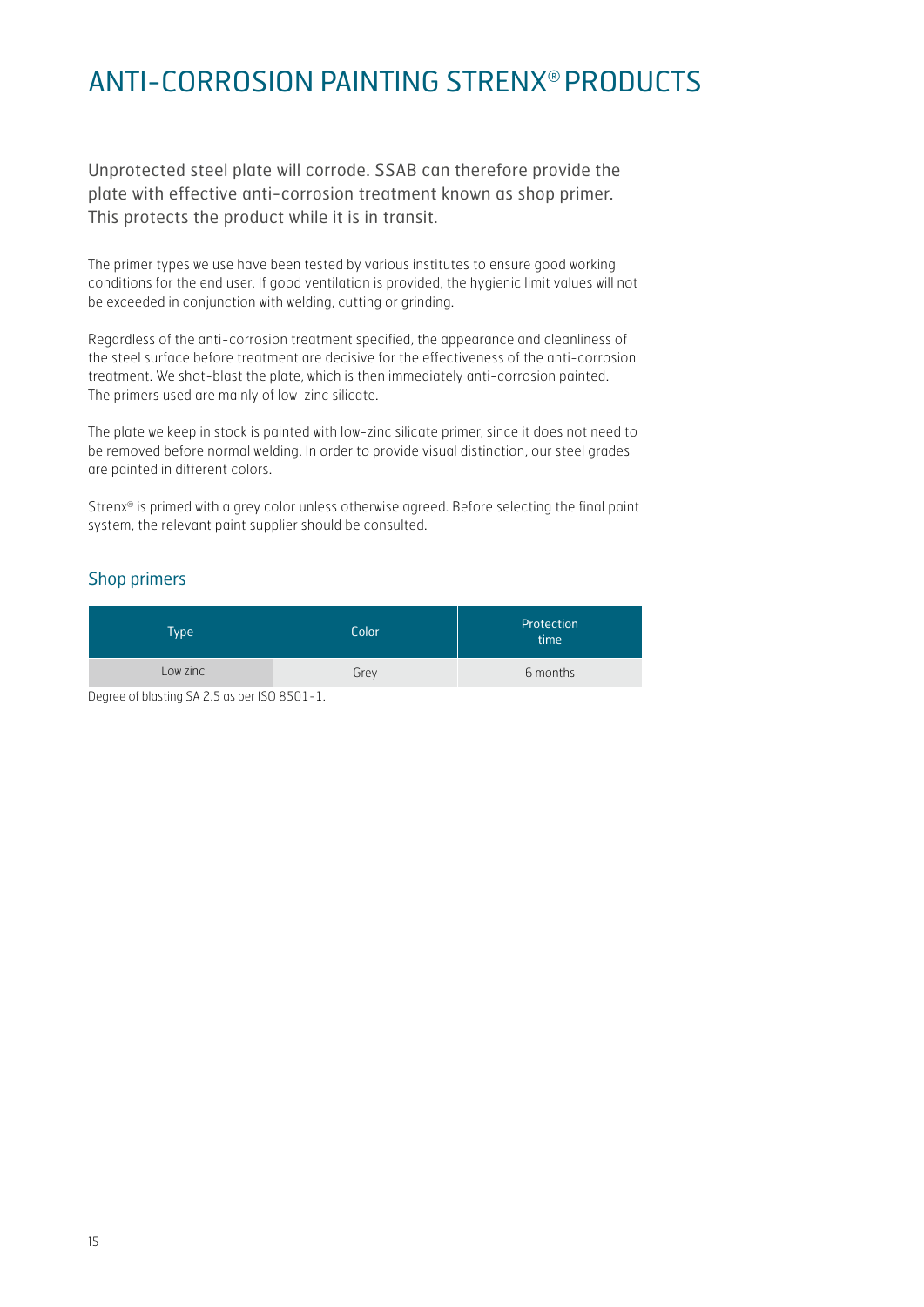### SURFACE TREATMENT OF STRENX® SHEET AND COIL

SSAB offers different types and degrees of oiling as a surface treatment for the pickled material. Both hot and cold rolled material can be surface treated by oiling. The purpose of the oil is to protect the steel during transport.

SSAB offers both untreated and oiled surfaces for Strenx® products. The standard oil for surface treatment is anti-corrosion oil. Contact your local sales representative for support to find out the most appropriate surface treatment.

For Strenx®, there are several different degrees of oiling: lightly oiled, normally oiled, heavily oiled, very lightly oiled and lightly oiled, upper side. The various degrees of oiling give the following results:

#### **Untreated**

Patches of oil may occur on delivery of untreated material. In this case, the customer must be informed that the risk of rust is considerable and that the customer is liable for any damage due to rust.

#### Very lightly oiled

Gives a very limited amount of rust protection.

#### Lightly oiled, upper side

Gives a very limited amount of rust protection.

#### Lightly oiled

Gives some amount of rust protection and a liberal portion of oil on the outer and inner laps. Occasional dry patches occur.

#### Normally oiled

Gives an unbroken oil cover with excess of oil at the ends.

#### Heavily oiled

Gives an unbroken oil cover with more or less excess of oil all over the band/strip.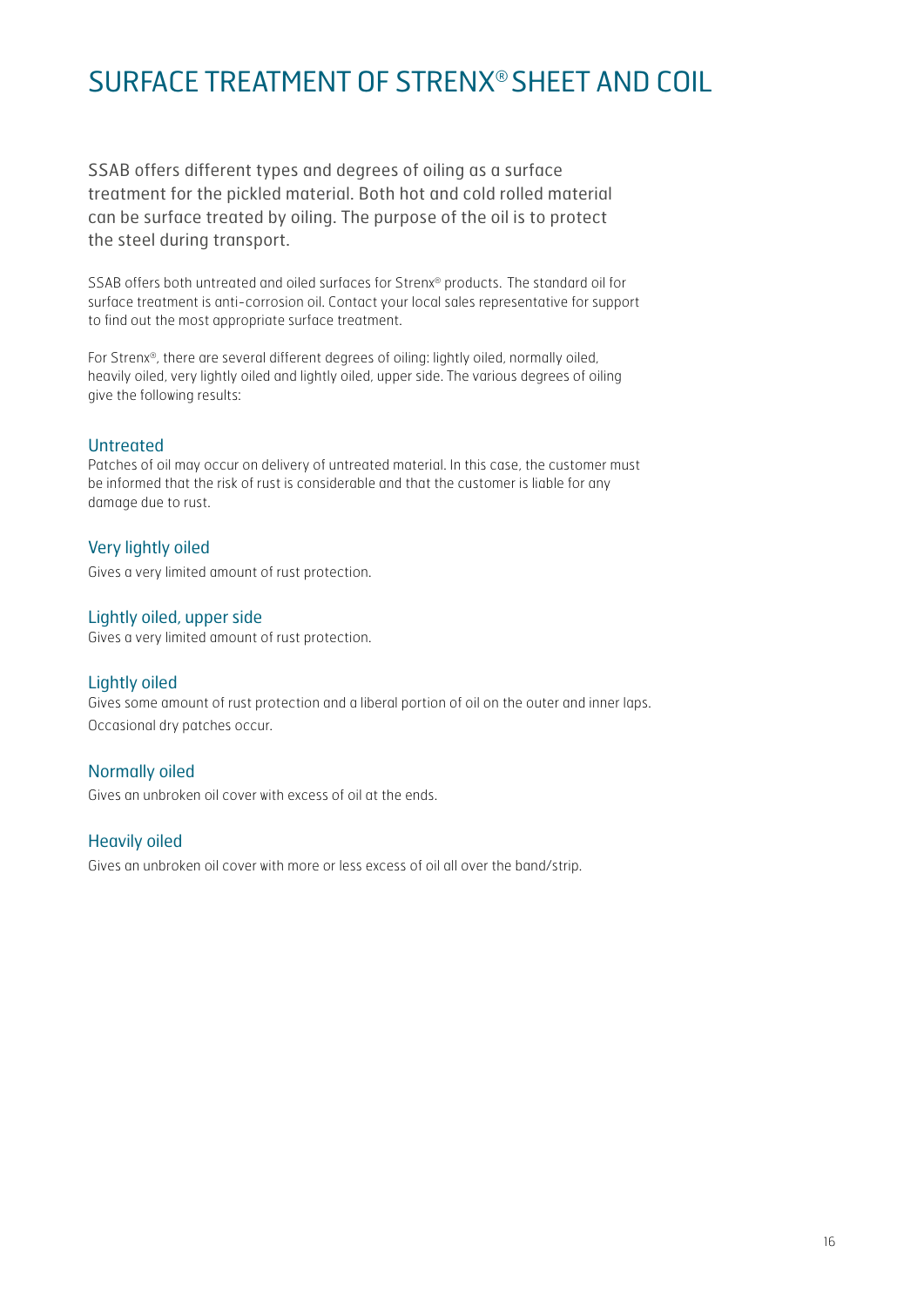### PACKING GUIDELINES FOR STRENX® SHEET

SSAB offer different packing options for cut-to-length sheets. Strenx® sheets are produced and packed at different locations, so the packing alternative may differ. When placing your order, always specify whether the material is to be subjected to special agreement.

SSAB has three different packing alternatives for cut-to-length sheet: Base, Light and Export. Their basic function is to protect the sheet during transportation. The packing does not provide any guaranteed protection against corrosion or handling damage.

There are several options and different packing types. Packaging will be planned together with sales support to determine the most appropriate practice.

#### Quantities per package of Strenx® hot and cold rolled sheet.

| Product                               | Package weight<br>(kq) |        | Package Height<br>(mm) |            |
|---------------------------------------|------------------------|--------|------------------------|------------|
|                                       | Min                    | Max    | Min                    | <b>Max</b> |
| Strenx <sup>®</sup> hot rolled sheet  | 600                    | 16 000 | 30                     | 600        |
| Strenx <sup>®</sup> cold rolled sheet | 1200                   | 7800   | 30                     | 380        |

Bundle height including pallet for cold rolled sheet 136-486 mm.

#### Available packing types

- Stretchfilm covering front end of bundle for label attachment.
- Plastic foil.
- Paper foil.
- Stretchfilm covering whole bundle.
- Edge protection profiles covering the upper longitudinal edges.
- Cross strapping with strapped interlayers.
- Pallet, nailed or glued.
- Identity label on shortside and longside.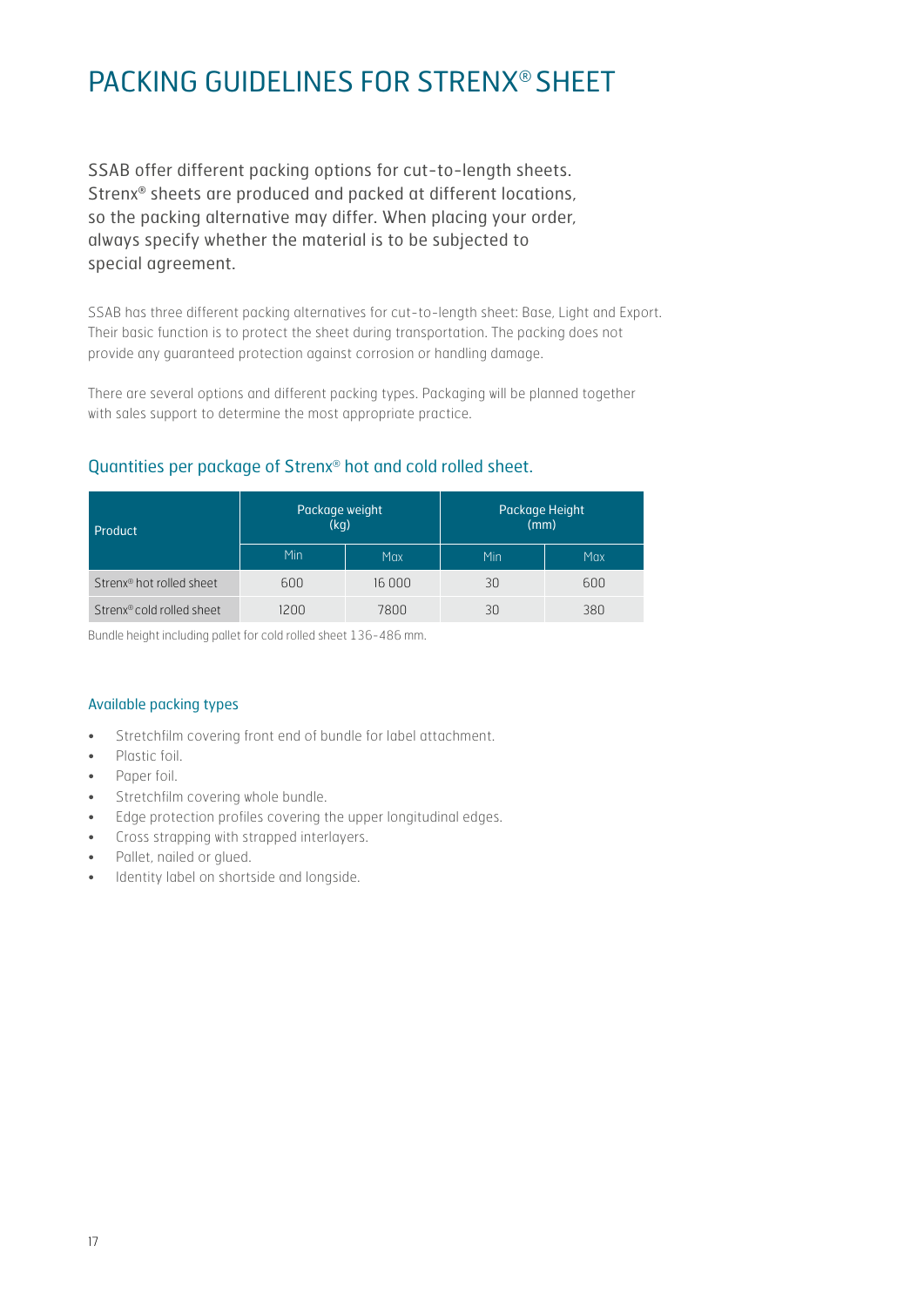### PACKING GUIDELINES FOR STRENX® COIL

SSAB offers a broad range of packing options for our Strenx® coils. The coils are produced and packed at different locations, so the packing alternatives may differ. When placing your order, always specify whether the material should be subject to special agreement.

As for cut-to-length sheets, SSAB has three different packing alternatives for coils: Base packing, Light packing and Export packing. Their function is to protect the coil during transportation. The packing does not provide any guaranteed protection against corrosion or handling damage. Below you will find examples of the most commom packing options used.

#### Base packing

This packing is a bare transport packing providing limited protection where the protective rings are applied. Otherwise no protection against corrosion or handling. In its lightest form, only circumferential strapping is applied. Base packing is suitable for transport by covered truck or by rail.

- Edges, outer: No edge cover.
- Edges, rings: Plastic or steel.
- Protection layer: No layer.

#### Light packing

This packing provides limited protection against dust and humidity. It provides good protection against dents on a mantel surface, but limited protection in the center eye where the rings are applied. Suitable for covered truck or by rail.

- Edges, outer: Steel or plastic.
- Edges, rings: Steel or plastic.
- Eye: paper or plastic wrapping thought the eye. Cardboard protection may be used.
- Protection layers: PE wrapping or foil and laminate mantel.

#### Export packing

Reinforced export packing designed mainly for storage and port handling. The packing provides good protection against dust, humidity, corrosion, dents and other damage under normal conditions. Fullfills all transport regulations.

- Edges outer: Outer rings in steel.
- Edges, rings: Steel or plastic.
- Eyes: Plastic, paper or PE wrapping.
- Wall: Often cardboard, plastic may be used.
- Mantel: Cardboard or laminate. Under mantel layer Paper, foil or PE paper under the mantel layer.

#### Hot rolled slitted coil packing

SSAB also offers hot rolled slitted coils in the same packing arrangement as above. Base packed slitted coils are strapped on pallets. Light packed slitted coiled are plastic foiled on a pallet. Export packed slitted coils are foil-wrapped, with edges covered and have plastic rings. Please contact your local sales representative for more infomation regarding a suitable packing alternative.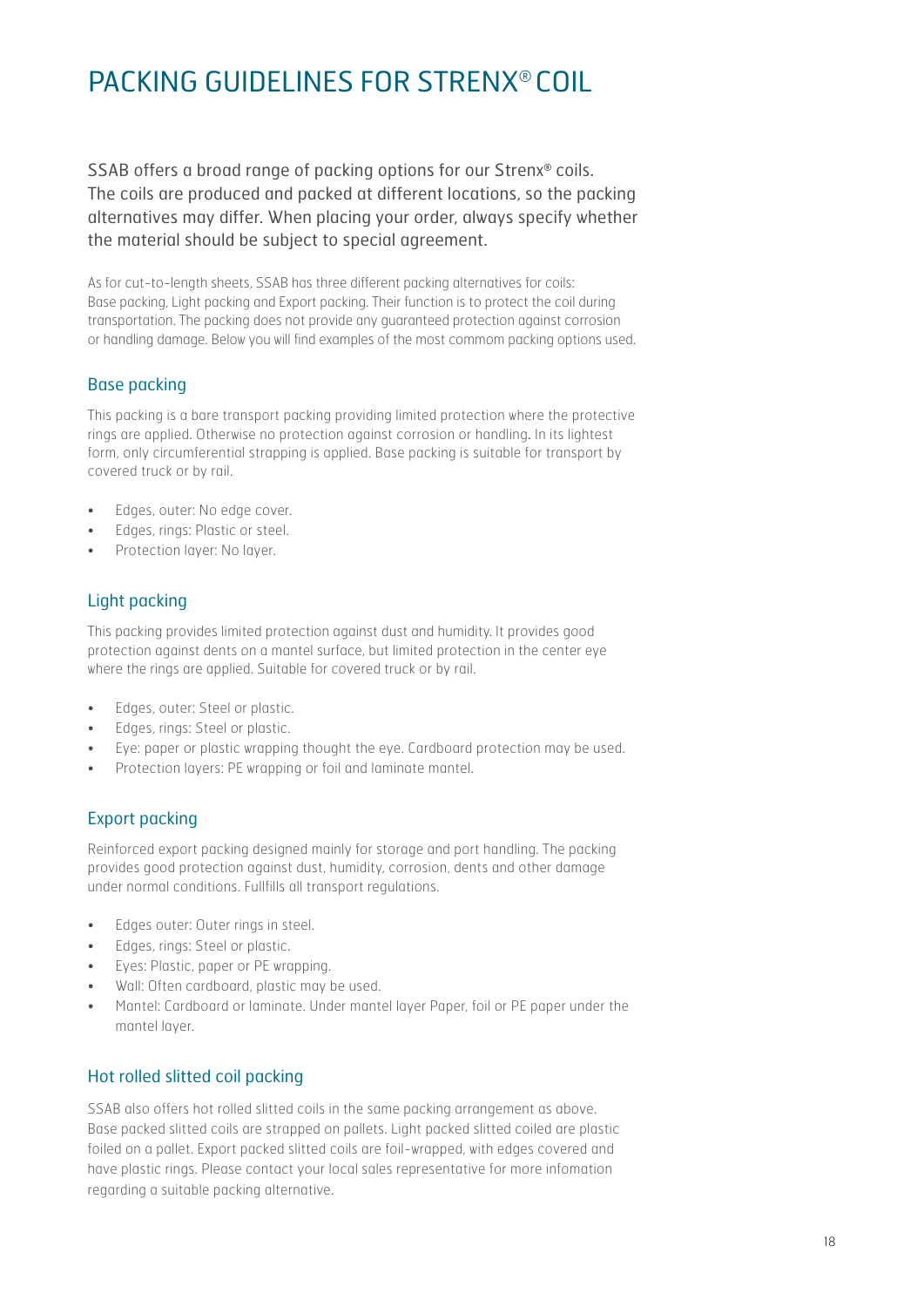### PALLETIZING STRENX® PLATE

Our delivery standard presents rules and guidelines for palletizing the deliveries. Please note that Strenx® plates are produced and delivered from different locations, so the palletizing options may differ. When placing your order, always specify whether the material should be subject to special agreement.

The aim of the standard is to palletize the material in a way that avoids handling damage to the greatest extent possible, and that creates cost-effective and manageable volumes.

For deliveries in which SSAB is responsible for loading, the goods are always secured in accordance with the laws and regulations in force at that time. To regulate who pays for freight and insurance, we apply either CIP or CIF 2020 delivery conditions.

#### **Definitions**

| Pallet       | A platform loaded with packages. The<br>pallets are separated with timber spacers<br>measuring 63 x 90 mm.                                                                         |
|--------------|------------------------------------------------------------------------------------------------------------------------------------------------------------------------------------|
| Stack        | A partial load on a pallet. Separated<br>from other stacks by timber spacers<br>measuring 32 x 32 mm.                                                                              |
| Pallet label | A label attached to the top plate on<br>a pallet containing the printed pallet<br>number, bar code, painted color code,<br>quantity, weight, and the identity of the<br>top plate. |
| Color        | Painted color coding on the short and/<br>or coding long side of the plate for<br>delivery by sea.                                                                                 |
| Short plate  | Plate <6100 mm long.                                                                                                                                                               |

#### General pallet rules

- The maximum pallet weight is 12 tonnes.
- Short and long plates are never loaded on the same pallet, when ordered from stock.
- Thick and thin plates are never loaded on the same pallet.
- Painted and unpainted plates are never loaded on the same pallet.
- The widest plate is always at the bottom on the pallet.
- Graduated width loading (widest plate on the pallet, gradually diminishing to the narrowest at the top) is employed for plate thicknesses <30.1 mm.
- Random length loading (plates of different lengths are loaded in random order) is employed.
- Some thin plate may be strapped.
- Magnetic pallet label.

#### **Options**

- Strapping with steel straps around both the pallet and the stack. 6099 mm maximum plate length.
- Stack weights as agreed.
- Pallet weights as agreed.
- Special color coding.
- Delivery codes outside the standard.
- Other requirements on dimensional separation.

#### Optional marking

- On the top plate on a pallet or stack. Up to 3 lines with 21 characters (manuell marking)\* stack, up to 3 lines.
- Edge label attached on the thickness surface of the short side. Available in three variants with different information about the plate. Edge label possible above 8 mm thickness.

\* Carried out free of charge, if required.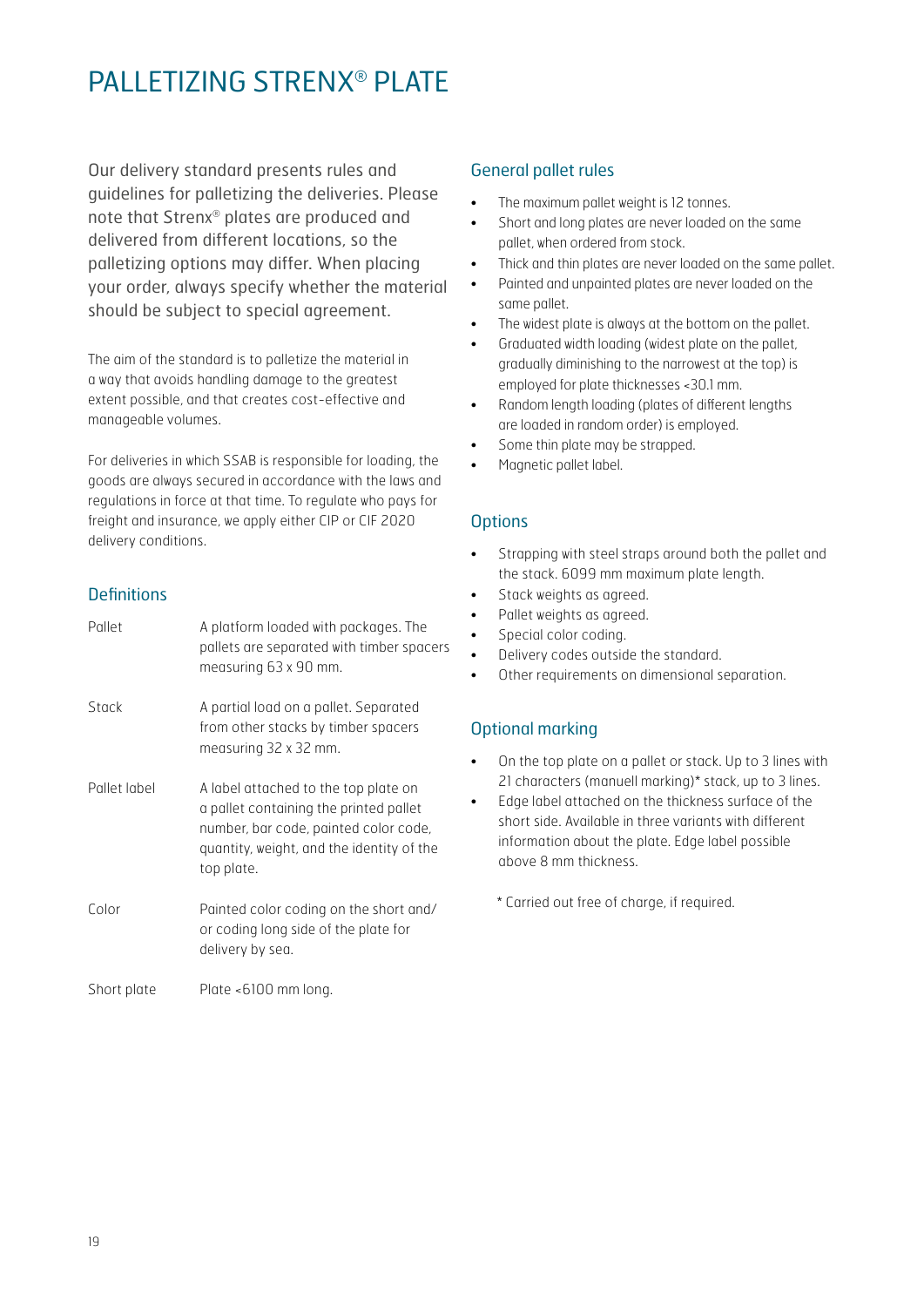### PALLETIZING STRENX® SHEET

Our delivery standard presents the rules and options for bundling and palletizing the deliveries. Please note that Strenx® cut-to-length sheets are produced and delivered from different locations, so the palletizing options may differ. When placing your order, always specify whether the material should be subject to special agreement.

The aim of the standard is to palletize the material in a way that avoids handling damage and that creates cost-effective and manageable volumes.

For deliveries in which SSAB is responsible for loading, the goods are always secured in accordance with the laws and regulations in force at that time. To regulate who pays for freight and insurance, we apply either CIP or CIF 2020 delivery conditions. Exceptions can be made for certain conditions.

#### **Definitions**

| Pallet       | A platform loaded with packages. The<br>pallets are separated with timber spacers<br>measuring 72 x 72 mm or 90 x 90 mm. |
|--------------|--------------------------------------------------------------------------------------------------------------------------|
| Stack        | A partial load on a pallet. Separated<br>from other stacks by timber spacers<br>measuring 32 x 32 mm.                    |
| Bundle       | A single brand of sheets packed together.                                                                                |
| Pallet label | Identity label on shortside and longside.                                                                                |
| Edges        | Edge protection profiles covering the<br>upper longitudinal edges.                                                       |

#### General pallet rules

- The maximum pallet length is 16 000 mm.
- All sheets on the same pallet have the same dimension.
- Short and long sheets are never loaded on the same pallet.
- All sheets can be stacked.
- Wood secured to bundle.

#### Storing recommendations

• Dry environment.

#### **Options**

- Stack weights as agreed.
- Pallet weights as agreed.
- Special color coding/packing.
- Delivery codes outside the standard.
- Other requirements on dimensional separation.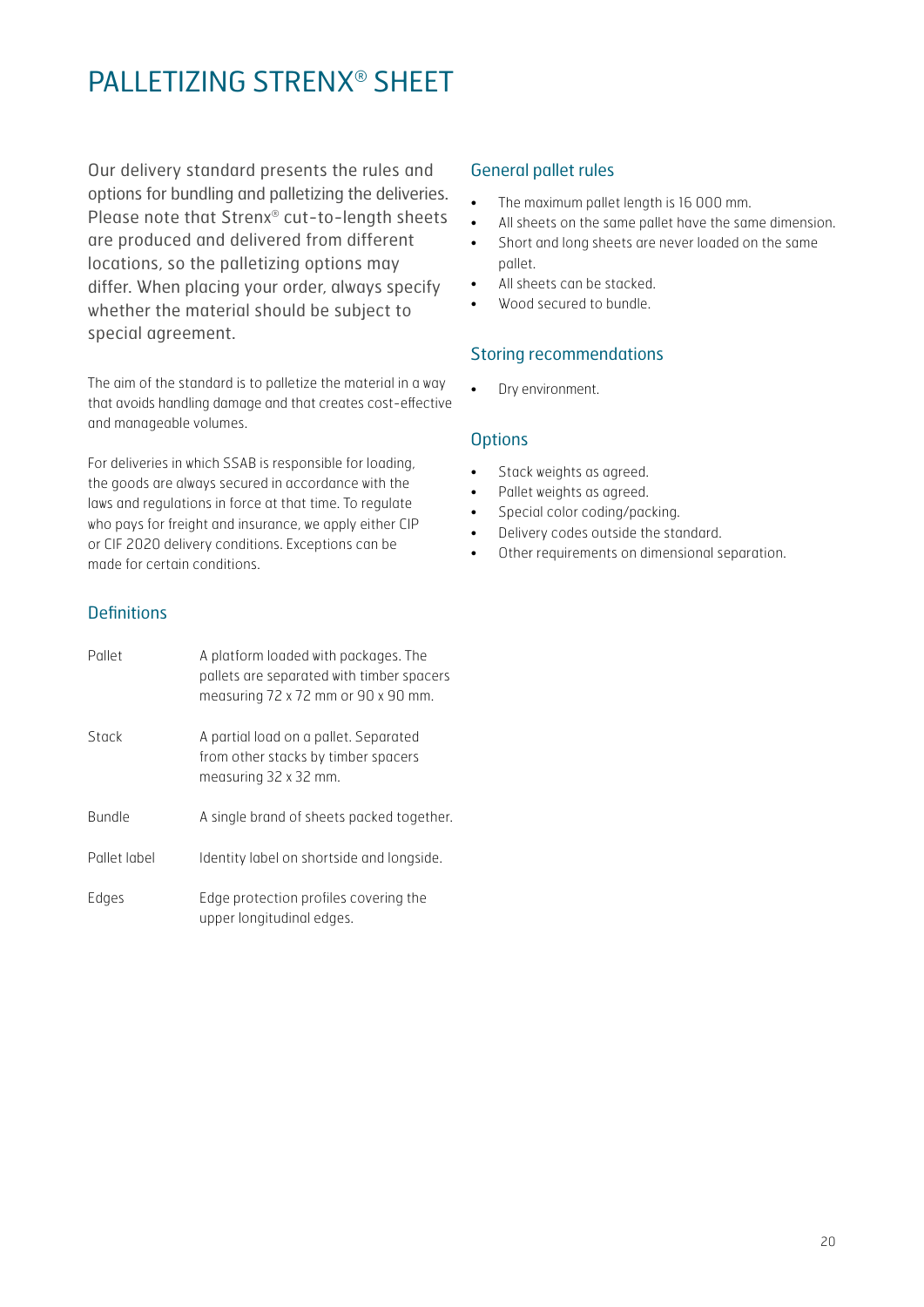### LOGISTICS STRENX® COIL

Our delivery standard presents our recommendations for transport, storage and handling of Strenx® coils. All packing alternatives have different demands on the logistics process. Note that Strenx® coils are produced and delivered from different locations, so the packing and logistic alternatives may differ. When placing your order, always specify whether the material should be subject to special agreement.

For deliveries in which SSAB is responsible for loading, the goods are always secured in accordance with the laws and regulations in force at that time. To regulate who pays for freight and insurance, we apply 2020 delivery conditions. Exceptions can be made for certain conditions.

#### Base packing

**Transport** 

- The packing fulfills the transport regulation for truck and rail.
- Due to risk for corrosion the transport time should not exceed 24 hrs.
- Coils must be transported in covered carriers.
- Carriers must be clean from stones, gravel etc. and design to prevent dents or other damage.

#### Storage

- Storage in dry environment. All storage poses the risk of corrosion.
- Material can be stacked in two layers. Recommended one-level stacking for pre-painted material, but with good handling two- level is acceptable.
- Storage saddles must be clean from stones, gravel etc. and design to prevent dents or other damage.

#### Handling

• Handling with tongs, C-hook or peak truck.

#### Light packing

#### Transport

- The packing fulfills the transport regulation for truck and rail.
- Coils must be transported in covered carriers.
- Carriers must be clean from stones, gravel etc. and designed to prevent dents or other damage.

#### Storage

- In dry enviroment.
- Material can be stacked in two levels.
- Storage saddles must be clean from stones, gravel etc. and designed to prevent dents or other damage.

#### Handling

• Handling with tongs, C-hook or peak truck.

#### Export packing

#### Transport

- Coils must be transported in covered carriers.
- Carriers must be clean from stones, gravel etc. and designed to prevent dents or other damage.

#### Storage

- In dry enviroment.
- Material can be stacked in two levels.
- Storage saddles must be clean from stones, gravel etc. and designed to prevent dents or other damage.

#### Handling

• Handling with tongs, C-hook or peak truck.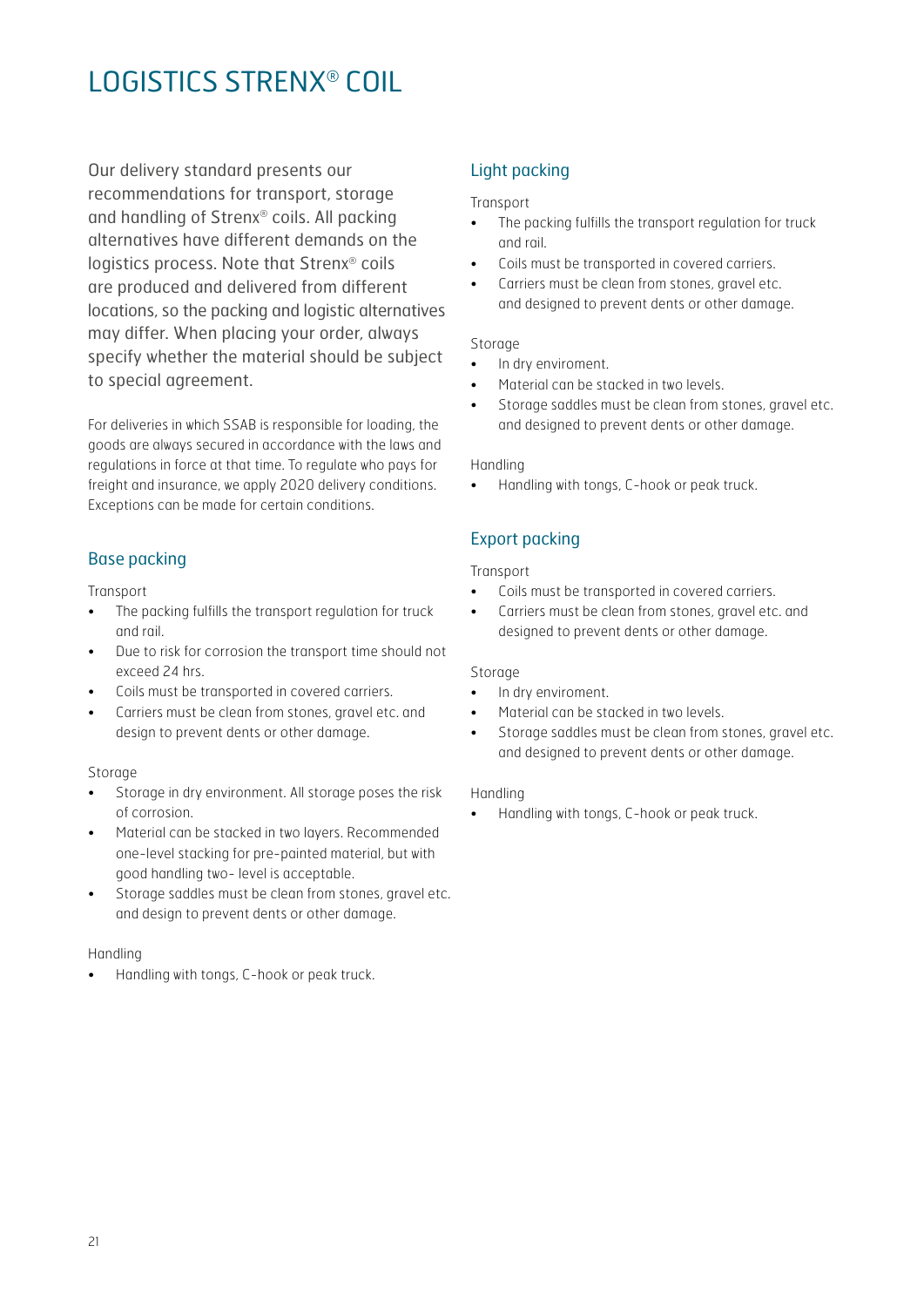## SERVICE AND SUPPORT

SSAB offers extensive service and support to customers. We have a long tradition of helping customers to develop their steel products and processes with our unique knowledge. Unlike other steel companies, SSAB offers two different services, Tech Support and the Knowledge Service Center. We offer technical and innovation support as well as technical training, handbooks and tools to help you become more productive.

SSAB offers advanced logistics solutions, including stock services worldwide, mill-direct deliveries, processing and logistics management solutions.

### CONTACT INFORMATION

www.strenx.com techsupport@ssab.com contact@ssab.com